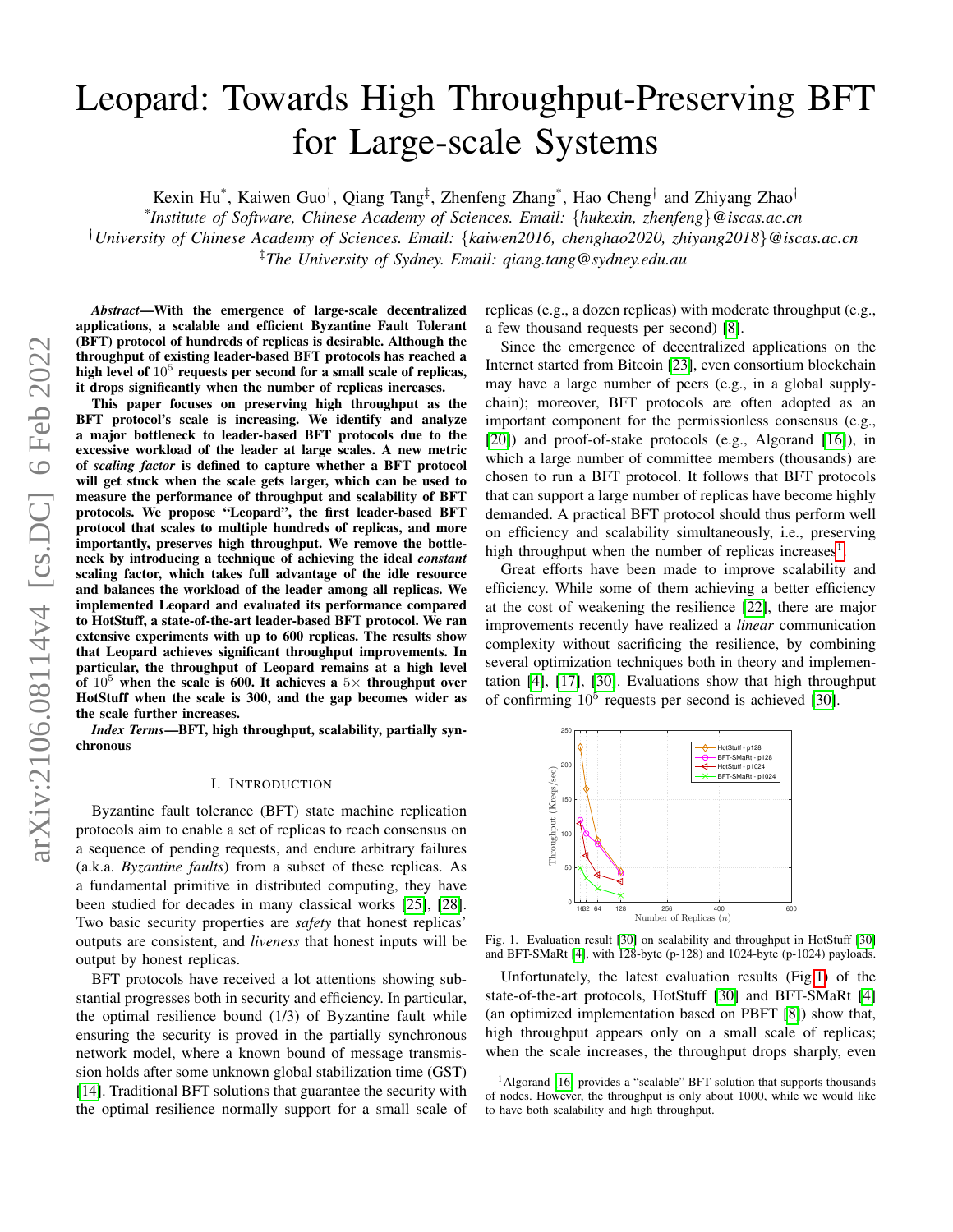in the optimistic case that replicas follow the protocol and the network is synchronous!

There are two common methods for improving scalability and efficiency in a distributed system, namely scaling out and scaling up. One popular approach to design a "scale-out" BFT system is via sharding [\[20\]](#page-13-3). By partitioning replicas into multiple shards that execute a BFT protocol to handle requests in parallel, the processing capacity scales horizontally with the number of replicas. To ensure a small probability that any shard has more than 1/3 fraction of Byzantine replicas, it still requires the existence of BFT protocols supporting a large scale (multiple hundreds or even thousands) of replicas for each shard, meanwhile preserving high throughput [\[20\]](#page-13-3). On the other hand, scaling up is to improve efficiency by adding more resources to each replica. Since resources are usually costly [\[2\]](#page-12-5), scaling up a system is practical only if the performance improvement is significant. However, we find (see below in §[VI-B\)](#page-10-0) that the throughput increase via scaling-up in state-of-the-art protocols approaches 0 when the scale (number of replicas) gets larger.

These observations motivate us to consider the following main question of the paper:

*Can we design a partially synchronous BFT protocol that is scalable (to at least several hundred or more) under optimal resilience; more importantly, it preserves high throughput thus enabling an effective scaling up?*

# *A. Our Contributions*

Most of the efficient BFT implementations, such as HotStuff and BFT-SMaRt, are leader-based constructions. In this paper, we also focus on scalable and efficient leader-based (partially synchronous) BFT protocols. Our contributions are three-fold:

Identifying the major bottleneck. Most leader-based BFT protocols follow the design paradigm of the seminal work of PBFT: the leader first *proposes* a consensus proposal (e.g., a new block), containing a bunch of pending requests to other replicas, for initiating a new agreement instance; each replica then *votes* on this proposal by multicasting several rounds of votes. Since the well-known drawback of PBFT is the heavy communication cost which is mostly due to the all-to-all communication pattern during voting, several works [\[17\]](#page-12-4), [\[30\]](#page-13-5) improves this by using cryptographic techniques to aggregate votes of size  $O(n)$  into one proof of size  $O(1)$  in every round of voting. Combining with the pipelining technique [\[7\]](#page-12-6), where the second round of voting on a consensus proposal is piggybacked on the next proposal's first round of voting, the amortized communication cost can be further reduced.

While those protocols mainly focus on reducing the cost of the protocol overall, one crucial but often neglected aspect is that the *leader* might be overloaded. To validate this simple observation experimentally, we measured the leader's workload<sup>[2](#page-1-0)</sup> with an increasing number of replicas. The result in Fig. [2](#page-1-1) shows that the leader's workload (expressed by the bandwidth utilization) increases significantly as the protocol's scale gets larger, thus at the same time, the throughput decreases dramatically.



<span id="page-1-1"></span>Fig. 2. Throughput and leader's bandwidth utilization in HotStuff with 128 byte payload.

Recall that the leader serves as disseminating every pending request via consensus proposals to all the other  $n-1$  replicas, and each non-leader replica only receives requests from the leader. Let  $\Lambda$  be throughput (the number of requests to be confirmed per second) that we want to achieve, and payload size be the number of bits per request. When processing  $\Lambda$ requests, the leader's communication cost *at the propose step* during request dissemination<sup>[3](#page-1-2)</sup> is

<span id="page-1-3"></span>
$$
\Lambda \times \text{payload size} \times (n-1), \tag{1}
$$

(whereas a non-leader replica's communication is  $\Lambda \times$ payload size). Since the maximal achievable throughput is subject to the constraint of the number of bits that can be transmitted per second at each replica, denoted as C, throughput shall certainly drop when  $n$  grows.

To preserve high throughput when the protocol's scale increases, no replica's communication cost should become a bottleneck. To capture this, we define a performance metric called *scaling factor* to be the heaviest communication cost among all replicas for *confirming one bit* of request following the protocol, i.e.

$$
SF = \max_{1 \le i \le n} \{c_i\}
$$

where  $c_i$  denotes the communication cost of replica i.

We can see that a protocol's expected throughput is limited by  $C/SF$ . Now let us examine the leader-based BFT pro-tocols having leader cost as [\(1\)](#page-1-3) in the above. Let  $c<sub>L</sub>$  (resp.  $c_R$ ) denote the communication cost for confirming a bit of request at the leader (resp. a non-leader replica). Clearly now  $SF = \max\{c_L, c_R\} = O(n)$ , it follows that the expected throughput decreases as  $n$  grows (when each replica's capacity is fixed).

<span id="page-1-0"></span><sup>&</sup>lt;sup>2</sup>We use the leader's bandwidth utilization as an example to show its workload since the bandwidth utilization is a critical metric and it can be easily measured.

<span id="page-1-2"></span><sup>&</sup>lt;sup>3</sup>A conventional optimization with engineering was running the consensus on the digest of requests to reduce the cost. But the complete requests are still required to be delivered to all replicas (otherwise, it is the equivalent of confirming requests with a lower payload size). The increase of leader's workload with an increasing  $n$ , however, still remains even using the optimization, and it cannot help to achieve a constant scaling factor.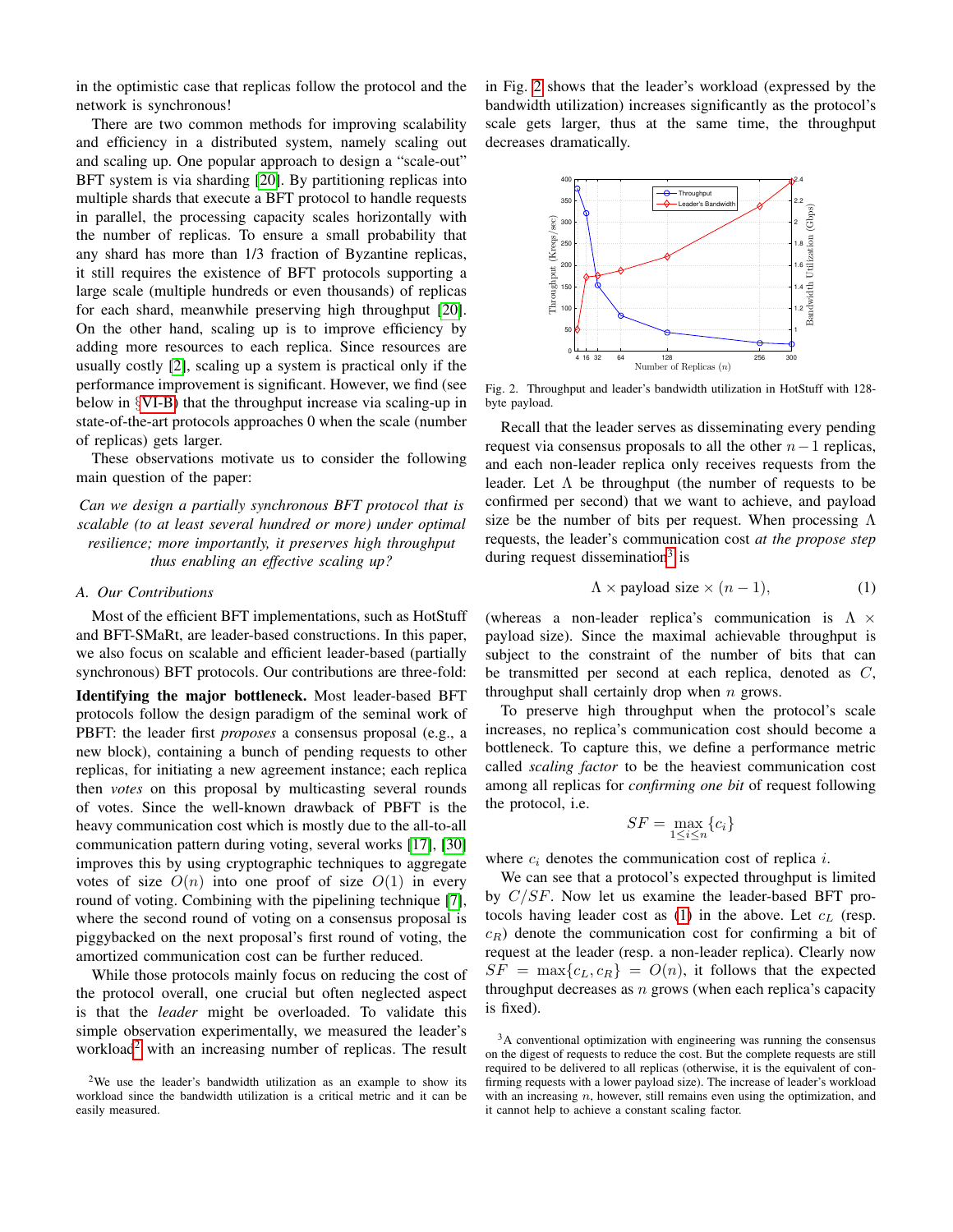To preserve throughput when the protocol's scale increases, it would be desirable to design a protocol that has scaling factor increases slower (e.g. sub-linear to  $n$ ), and ideally, just a small constant that is irrelevant to n!

In addition, let us also examine the effectiveness of the scaling up solution by adding more resources, e.g., bandwidth. Since the number of bits that can be confirmed per second is bounded by  $C$ , we assume the fraction of  $C$  that contributes to throughput is  $\gamma$ , where the exact value of  $\gamma$  depends on the concrete protocol design but  $\gamma \leq 1$  always holds. When scaling up a system, i.e., increasing  $C$ , and to make the best use of the added resources,  $\gamma$  should be a large value, and in the ideal case, approaching 1. However, it can be deduced from [\(1\)](#page-1-3) that, the  $\gamma$  is at most  $\frac{1}{n-1}$  in these leader-based BFT protocols. And it quickly approaches  $0$  as  $n$  increases. This means that scaling up becomes ineffective for these BFT systems to improve throughput in a large-scale environment, and it leaves considerable room for improvement.

A high throughput-preserving BFT protocol. We present a new leader-based BFT design paradigm, and we instantiate a BFT protocol called "Leopard" in the partially synchronous network model. Our protocol addresses the main question of the paper. It preserves high throughput when the protocol's scale increases, while ensuring security without relaxing the optimal resilience. Notably, it achieves the desirable constant scaling factor. As a byproduct, Leopard also enables an effective scaling up with a constant  $\frac{1}{2} \times$  improvement on throughput for all scales, when doubling the communication capacity at each replica. We further use the standard technique of threshold signatures for aggregating votes to reduce the communication cost. As many other BFT protocols, Leopard is designed based on PBFT, by virtue of its optimal good-case round number for each decision [\[1\]](#page-12-7), numerous analyses on its security and implementations in different scenarios. However, our techniques could also be applied to other advanced alternatives like HotStuff. Let us briefly walk through the ideas.

*Balancing the workload.* The excessively unbalanced workloads between the leader and a non-leader replica in most leader-based protocols make the leader be the "Achilles heel" when the protocol scale is increasing. We distribute the leader's workload by taking full advantage of the idle resource of other replicas and balancing the workload among all replicas. To this end, we decouple a BFT consensus proposal into two planes: *pending requests* and *indices; each of the index points a package of pending requests*, Every non-leader replica packs pending requests in its buffer and disseminates the packages, and the leader only has to contain links to packages in consensus proposals.

By spreading the  $O(n)$  overhead for request dissemination to  $O(n)$  replicas, every replica's amortized workload can remain constant (even if the protocol's scale becomes larger). Moreover, the decoupling of BFT consensus proposals essentially divides, from the functionality point of view, the propose step in a leader-based BFT protocol into: *pending request dissemination* and *new agreement instance initiation*. This enables a separation of the heavy part of request dissemination from the mainstream of consensus. Therefore, the consensus process and data delivery process can be thus executed in parallel, rather than in a sequential way as in prior. This further benefits to taking full advantage of the idle resources of replicas, and helps to improve the efficiency of the protocol.

Let  $\alpha$  be the number of bits per package,  $\beta$  be the size of an index, and  $\kappa$  be the size per vote, and the scaling factor of Leopard is,

$$
SF^{\text{Leopard}} = \max \{ \frac{(\beta + 4\kappa)(n-1)}{\alpha} + 1, \frac{(\beta + 4\kappa)}{\alpha} + 2 \}.
$$

Note that,  $\alpha$  is a parameter of the protocol satisfying  $\alpha \geq 1$ . When the scale of the protocol increases, we can adaptively adjust  $\alpha$  with a larger value to counteract the effect by increasing n. In principle, this can bring a constant  $SF$ , which is the ideal result of this metric. (In practice, we may finetune  $\alpha$  to better accommodate both a small SF, thus close to stably high throughput, and low latency, see §[VI\)](#page-9-0). The new design paradigm not only provides an advantage in large-scale environments, but also makes it effective to further improve the efficiency of the system using the common method of scaling up. It enables an effective scaling up with  $\gamma$  approximately to  $\frac{1}{2}$ *for all scales of the protocol*. This is a significant improvement and is substantially higher than the value  $\gamma$  (approaches 0 as n grows) in prior.

*Further improving the protocol design.* Amortizing the workload on disseminating requests to all replicas enables us to remove the bottleneck at the leader. It comes, however, at the risk of losing liveness in the presence of Byzantine faults: a faulty replica may always send its packages to a small subset of replicas and ignore others, thus not enough votes can be collected to complete any confirmation. In the approach that using the leader to disseminate requests, liveness can be guaranteed by being equipped with a recovery mechanism (i.e., the view-change) to deal with a faulty leader. However, this is hard to recover from a faulty non-leader replica.<sup>[4](#page-2-0)</sup>

We thus need an extra mechanism to restore liveness. A trivial idea is to let replicas retrieve missing packages simply by asking the leader. However, this solution could eliminate the benefits brought by the workload balancing method, if a large number of packages should be re-sent by the leader. We instead let the replica retrieve from a committee of other replicas. The challenge is to ensure the existence of a committee that can indeed help (in the presence of Byzantine faults), meanwhile, no replica becomes a new bottleneck when  $n$  is getting larger. We overcome this by adding one round of voting before initiating a new agreement instance, to ensure that a subset of replicas has received each outstanding package. The technique of erasure codes [\[5\]](#page-12-8) is also adopted. We show that a missing package will always be retrieved under an honest leader, and the amortized cost per replica still remains constant to  $n$ .

<span id="page-2-0"></span><sup>&</sup>lt;sup>4</sup>The view-change mechanism monitors the progress of request confirmation, and switches faulty leaders if the progress stops. In the case that nonleader replicas disseminate requests, the stop of progress may be caused by faulty non-leader replicas rather than the leader. The switch of leaders cannot help to regain liveness in this case.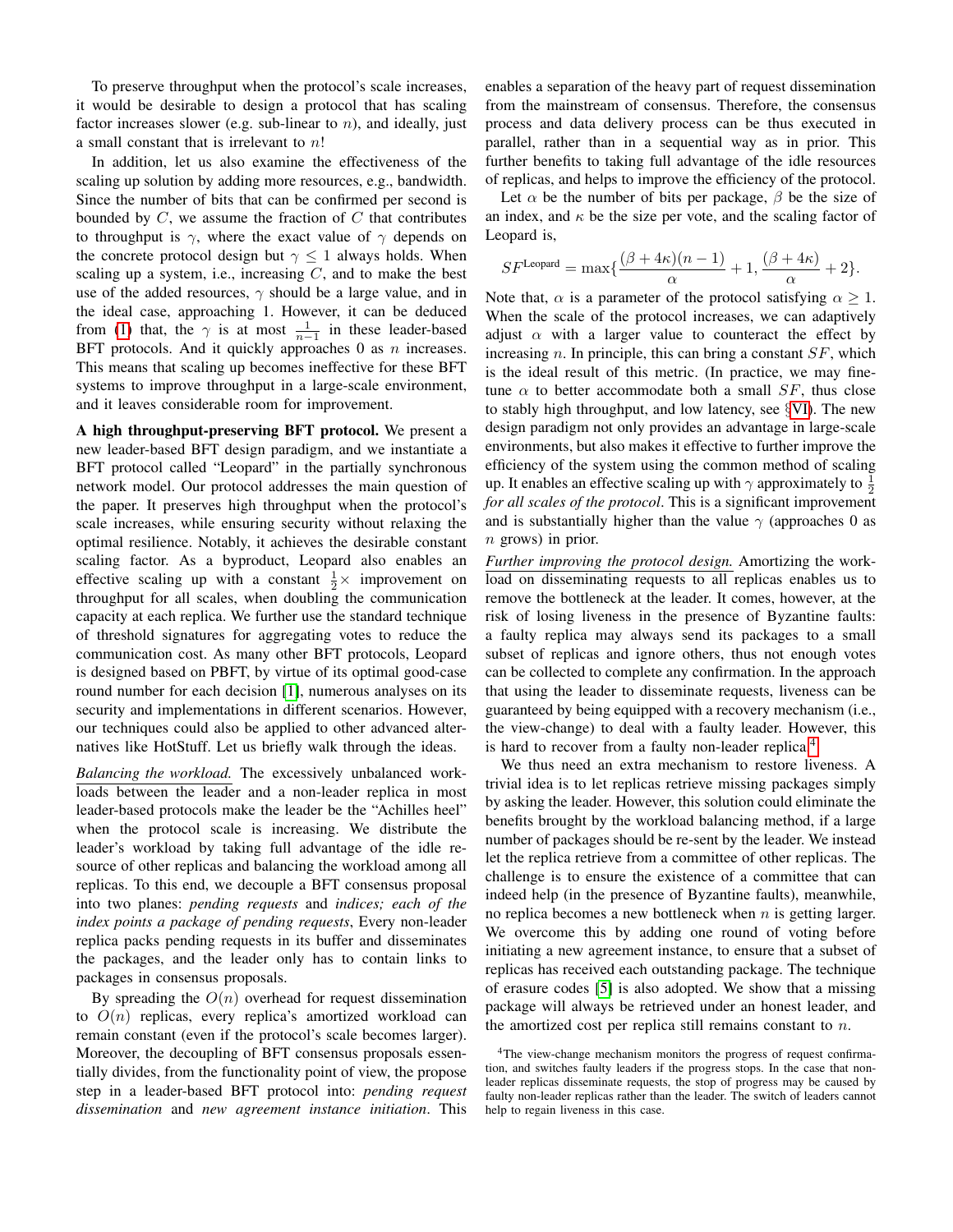Experimental evaluations. We implemented Leopard and conducted various experiments to evaluate its performance with up to 600 replicas. For a fair comparison, we deployed both Leopard and HotStuff back-to-back in the same environment. Significant and interesting results have been shown up, and the main results are as follows:

- Leopard enables  $5\times$  better throughput compared to Hot-Stuff when  $n$  is 300. The gap becomes wider with an even larger protocol scale. More importantly, the throughput of Leopard remains almost stable and achieves  $10<sup>5</sup>$  requests per second as the scale varies to 600.
- Our evaluation shows that the throughput grows linearly with available bandwidth in both systems. However, under configurations with 20-200Mbps per-replica bandwidth, for example, Leopard achieves about 10-100Mbps throughput for all tested scales. Such throughput's growth is about 300% of the throughput's growth in HotStuff when *n* is 16 and 2000% when *n* is 128.
- We evaluated the bandwidth utilization breakdown of our Leopard implementation across different components, and observed that, over 96% bandwidth is utilized to disseminate requests. This implies that measuring the communication cost only on the vote phase is not enough for evaluating the efficiency of the protocol in the high throughput setting.

We further carried out miscellaneous experiments, including the effect on varying batch sizes, leader's bandwidth utilization, the time spent at different components of the protocol, as well as the communication and time costs in the face of failures. The results obtained from our evaluations are inspiring (see §[VI\)](#page-9-0), and let us have a better understanding of how Leopard behaves in many facets. It also motivates a further improvement on both the protocol and the implementation.

## II. RELATED WORK

<span id="page-3-1"></span>Reaching consensus in the face of Byzantine failures was first introduced by Lamport et al. in the 1980s [\[25\]](#page-13-0). Early BFT protocols suffer from extremely high communication overhead [\[14\]](#page-12-0). The first practical BFT protocol in history is the seminal work of PBFT [\[8\]](#page-12-1), and numerous improvements on leaderbased BFT have been proposed since the invention of PBFT.

In the past several years, cryptography, especially threshold signature schemes [\[6\]](#page-12-9), and new communication patterns are used to aggregate votes, allowing a single message acknowledgment rather than  $O(n)$  messages for each decision. This effectively reduces the communication complexity by one order of n. Experimental evaluation on SBFT [\[17\]](#page-12-4) that adopts this method has shown that it is beneficial to a higher throughput. Besides, SBFT also introduces a fast path to reduce the voting round to one, in the case that no Byzantine replica exists.

The chain-based idea, inspired by Bitcoin [\[23\]](#page-13-2), has risen recently, in which each consensus proposal (e.g., a block) contains a hash link to its parent. By virtue of that, the confirmation of one proposal also means the confirmation of all its preceding proposals. When further combined with the elegant pipelining technique [\[7\]](#page-12-6), the total communication cost can be amortized and the average voting round can also be reduced to one. Experimental evaluation on HotStuff [\[30\]](#page-13-5), which combines all the above ideas of aggregating votes and the chain-based pipelining technique, shows that it can achieve a peak throughput over  $10^5$  requests per second.

TABLE I AMORTIZED COST WHEN THE LEADER IS HONEST AND AFTER GST

<span id="page-3-0"></span>

| Protocol          | Communication |            | Scaling |            | # of voting |  |
|-------------------|---------------|------------|---------|------------|-------------|--|
|                   | leader        | non-leader | factor  | optimistic | faulty      |  |
| <b>PBFT</b> [8]   | O(n)          | O(1)       | O(n)    |            |             |  |
| <b>SBFT</b> [17]  |               |            |         |            |             |  |
| HotStuff [30]     |               |            |         |            |             |  |
| (with pipelining) |               |            |         |            |             |  |
| Leopard           |               |            |         |            |             |  |

Table [I](#page-3-0) compares the amortized the communication complexity, the scaling factor and number of voting rounds, among our protocol and some of the most prominent prior works, when the leader is honest and after GST, i.e., the most possible case a high throughput can be achieved. We compare the number of voting rounds in two cases: the *optimistic* case that all replicas follow the protocol, and the *faulty* case that there are f faulty non-leader replicas who may arbitrarily deviate from the protocol. We see that the leader's amortized communication complexity and the scaling factor in all compared protocols are  $O(n)$ , whereas Leopard achieves  $O(1)$  on both these measures. This benefits largely from the technique of decoupling.

The technique of decoupling is not new and has been used, for example, in Prism [\[3\]](#page-12-10), which is an excellent blockchain protocol improving the efficiency of Bitcoin. Our protocol is inspired by it, but with a different purpose: we decouple blocks to balance the workload of replicas and remove the bottleneck in leader-based BFT protocols. This technique also inspires other works. Recently, we were made aware of a concurrent work [\[11\]](#page-12-11) using the reliable broadcast (RBC), a common technique to balance the workload of a specific node on data dissemination. While our protocol aims at preserving throughput when the protocol's scale increases, [\[11\]](#page-12-11) targets designing a BFT protocol with higher throughput. Besides, the quadratic communication complexity in existing RBC schemes [\[12\]](#page-12-12) is not friendly to support large scale replicas. Every block of requests in [\[11\]](#page-12-11) requires to link  $2f + 1$  blocks in the previous round from different replicas. In the presence of bandwidth variability at replicas, the speed of request dissemination in [\[11\]](#page-12-11) is thus subject to the slowest  $f + 1$ replica. As a contrast, the request dissemination in our protocol proceeds independently at each replica, thus it benefits to take full advantage of the bandwidth resource of replicas.

There are several other works also mention the bottleneck in leader-based BFT protocols. However, some of them bypass the problem and move to the leader-less BFT paradigm [\[18\]](#page-13-6). Another recent work of Kauri [\[24\]](#page-13-7) addresses the bottleneck by leveraging the communication tree to optimize data dissemination. Although being improved by Kauri, the advantage of this technique is quite fragile to faults, where a faulty replica can stop delivering the message to replicas residing on the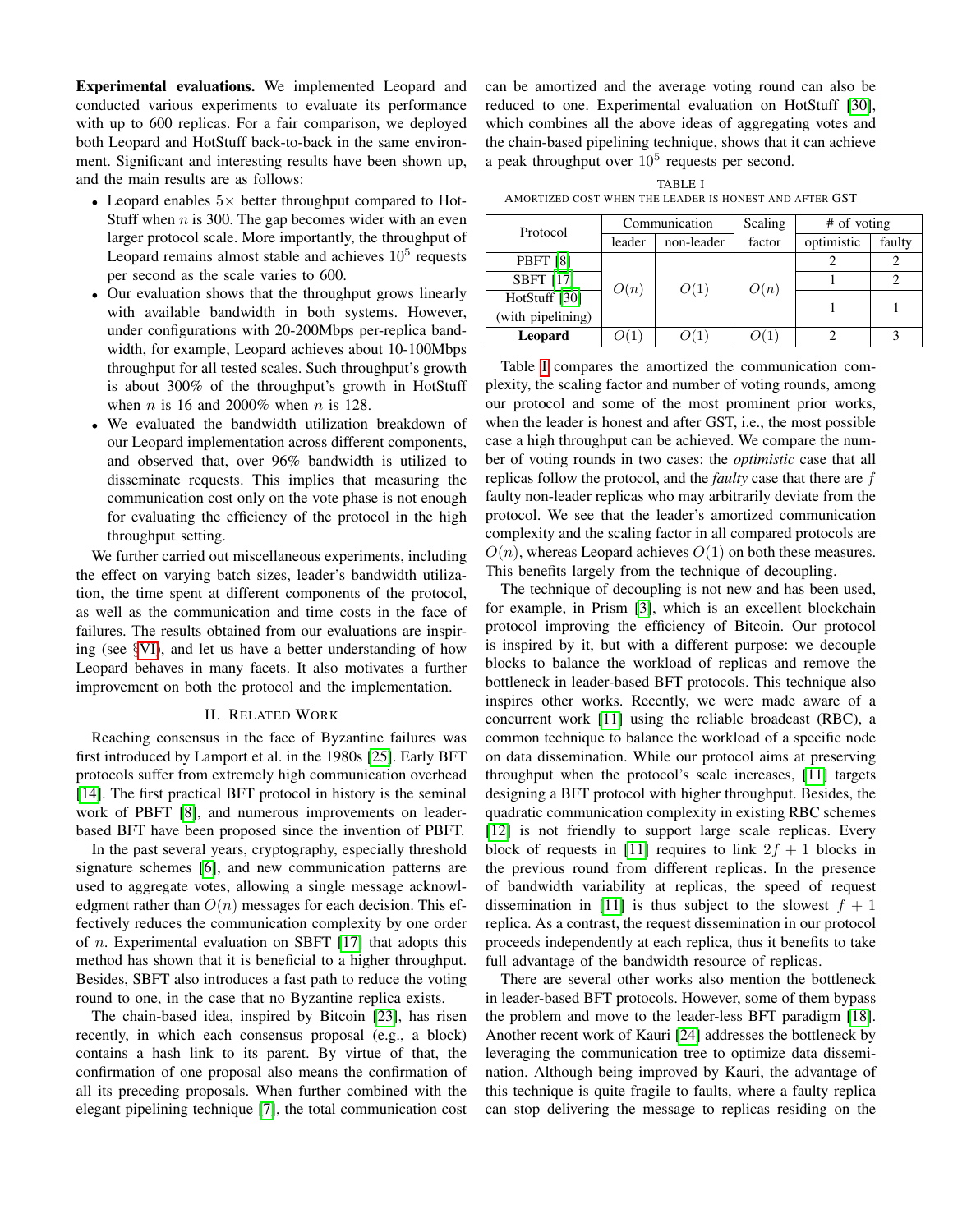subtree rooted by it. Since there are about 1/3 fraction of the replicas are faulty, this technique seems still precarious.

# III. PRELIMINARIES

## <span id="page-4-3"></span>*A. Model*

We consider a system consisting of a fixed set of  $n = 3f+1$ replicas, indexed by  $i \in [n]$ , where at most f replicas are Byzantine and other replicas are honest. We often refer to Byzantine replicas as being coordinated and fully controlled by an adversary. Each replica holds a signature key pair  $(tpk_i,tsk_i)$  and the master public key  $mpk$  of the threshold signature scheme. The identities of replicas and their public keys are known to all. The adversary cannot break the cryptographic primitives. Network communication among replicas is point-to-point, authenticated, and reliable: an honest replica receives a message from another replica if and only if the latter sent that to the former. We adopt the *partially synchronous network model* of Dwork et al. [\[14\]](#page-12-0), where a known bound  $\Delta$  on message transmission holds after some unknown time point called the global stabilization time (GST). This model follows many BFT protocols, especially PBFT and HotStuff.

#### *B. Notations*

We make standard cryptographic assumptions and we use the following cryptographic constructions.  $H(m)$  is a collisionresistant cryptographic hash function, producing a hash value for the input message  $m$ .

We make use of a  $(2f + 1, n)$ -threshold signature scheme  $TS = (TSig, TVrf, TSR): TSig(tsk_i, m)$  is the threshold signature algorithm on inputting secret key  $tsk_i$  of replica i and message m, it outputs a signature share  $\hat{\sigma}_i$ ; TVrf $(tpk_i, \hat{\sigma}_i, m)$ is the verification algorithm that outputs 1 if  $\hat{\sigma}_i$  is a valid threshold signature share of m under  $tpk_i$ , and outpus 0 otherwise;  $TSR(S)$  is the combining algorithm on inputting a set S of  $2f + 1$  valid signature shares of message m, it outputs a combined signature  $\hat{\sigma}$  which is verified by invoking  $TVrf(tpk, \hat{\sigma}, m)$ .

We use  $(f + 1, n)$ -erasure codes [\[5\]](#page-12-8) where a message m is encoded into a set of n chunks, of which any subset of  $f + 1$ valid chunks will decode to obtain  $m$ .

## *C. Design goals*

We aim to design a leader-based BFT protocol that preserves high throughput when the protocol's scale increases. The security and efficiency goals are as follows:

The security goals. A secure BFT protocol should satisfy two basic security properties:

- *Safety*: The requests recorded in the same position of two output logs from honest replicas are identical.
- *Liveness*: Every request submitted by the client eventually receives an acknowledgment of confirmation.

The efficiency goal. The efficiency goal is measured by a new performance metric called *scaling factor*, which captures the relation between the scale of the protocol and the maximal communication cost among replicas.



<span id="page-4-1"></span>Fig. 3. The architecture of Leopard.

Definition 1 (Scaling Factor). *Scaling factor of a BFT protocol is the heaviest communication cost in bits, with respect to the scale of the protocol, among all honest replicas on confirming one bit of request by executing the protocol.*

To preserve the throughput as the protocol's scale increases, it should satisfy that<sup>[5](#page-4-0)</sup>:

• *Constant scaling factor*: After GST, the scaling factor of the protocol is constant.

# IV. PROTOCOL OF LEOPARD

The protocol proceeds in successive views starting from 1. Each view consists of multiple agreement instances and a view-change. An agreement instance is to confirm a consensus proposal, proposed by the view leader which is known to all. A view-change is to replace a faulty leader and advance the protocol to the next view. The output of our protocol is a growing log of confirmed requests from agreement instances. Fig. [3](#page-4-1) depicts the architecture of Leopard that features a memory, a datablock preparation, a normal-case modular, a view-change modular and a log. The typical message flow of Leopard is shown in Fig. [4.](#page-4-2)



<span id="page-4-2"></span>Fig. 4. The typical message flow of Leopard with  $n = 4$ .

<span id="page-4-0"></span><sup>5</sup>We also expect the increase of protocol's throughput is significant to added bandwidth resource when scaling up the system. We omit this as an efficiency goal here, since to our knowledge, no existing tight upper bound defining the fraction of resource usage in a leader-based BFT protocol with the "best" scaling up performance. We leave it as future work. Nevertheless, we present an analysis of the effectiveness when scaling up Leopard (shown in §[V\)](#page-7-0).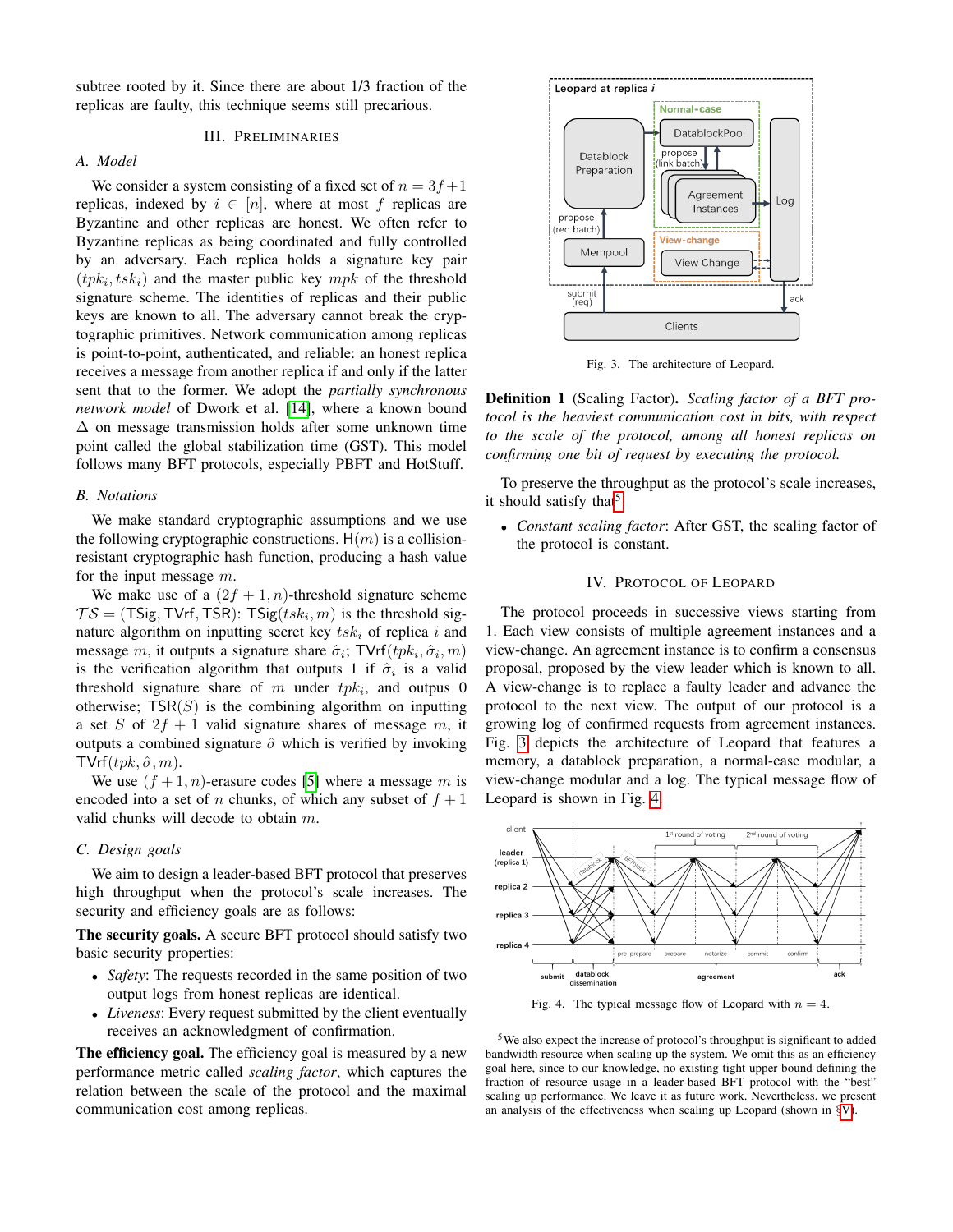Before describing the detail of the protocol, we first define two newly introduced blocks: *datablock* and *BFTblock*.

(i) Datablock: A datablock is generated by a non-leader replica using requests received from clients. The formation of a datablock is:  $\langle$  datablock, $(i, counter), \mathcal{R} \rangle$ , where  $\mathcal R$  is a set of requests,  $i$  is the identity of its generator, and *counter* shows the number of datablocks having been generated by  $i$ .

(ii) BFTblock: The BFTblock is what replicas agree on. It is generated by the current leader, using received outstanding datablocks. A BFTblock only contains links (i.e., hashes) to the involved datablocks. The formation of a BFTblock is:  $\langle \text{BFTblock}, (v, sn), ct \rangle$ , where v is the view number, sn is the serial number assigned by the leader, and  $ct$  is the content (i.e., hashes of datablocks). A BFTblock has two states: *notarized* and *confirmed*. A BFTblock is notarized if it has completed the first round of voting, thus a corresponding *notarization proof* exists; a BFTblock is confirmed if it has completed the second round of voting, thus a corresponding *confirmation proof* exists. Replicas change the state of BFTblocks on receiving valid proofs.

## *A. Protocol Description*

Leopard is composed of a suite of tiered components to reach consensus on pending requests. For most of the time, replicas execute the normal-case modular to confirm requests, a.k.a. the normal-case mode of the protocol. This happens as long as the current view leader is honest and after GST. We present the protocol description, including datablock preparation and agreement, in this section. These are components of the normal-case modular. The view-change modular is triggered only if the progress of confirmation delays. It moves the protocol to the next view with a new view leader, and then starts the normal-case mode all over again. Our view-change mechanism for dealing with faulty leaders is mostly based on PBFT, which we defer the details of this part to appendix [A.](#page-13-8) In the below, we assume the current view number is  $v$  and denote the view leader as  $L_v$ .

*1) Datablock Preparation:* Datablock preparation is to synchronize pending requests among replicas by non-leader replicas, who receive requests from clients. A client identifies a non-leader replica out of the available replicas and submits its pending requests to the replica. It then waits for acknowledgments of their confirmations.

In the large-scale environment, geo-distributed replicas are likely to receive requests from their neighbor clients, which makes the received requests by a replica disjoint from other replicas. Considering that the request generation rate at different regions may vary, some replicas may be too busy to process a large volume of requests, while others may be idle. To balance the processing volume among replicas, a request req can also be uniformly assigned by executing a deterministic function  $\mu (req)$ , which returns the identifier of the replica who is responsible to process req. Note that this determinism does not imply predictability as one can change the responsible replicas directly [\[10\]](#page-12-13). To prevent a Byzantine replica who may censor (e.g., drop or ignore) some requests, a client could change another responsible replica and re-submit the request to it, if no acknowledgment is received after a timer is expired (as in [\[8\]](#page-12-1), [\[17\]](#page-12-4)). The timer can be adaptively set based on past network profiling in practice. Since there are at most  $f$  Byzantine replicas, up to  $f$  times changes will guarantee the existence of an honest replica, who is centain to disseminate the request to all the others. The number of identified replicas in each submit can also be as large as  $f + 1$ , however, more replicas lower latency whereas fewer replicas increase throughput.

On receiving requests from the client, non-leader replicas generate datablocks following Algorithm [1.](#page-5-0) This process occurs on an ongoing basis and proceeds independently at each replica. Replicas will *continually* process pending requests to take full advantage of resources. Specifically, each non-leader replica records a counter  $d$  initiated by 1. It extracts a set  $\mathcal R$  of pending requests, and a new datablock m is generated using  $R$  and the current counter d. After m has been multicast,  $d$  is increased by 1 indicating that a new datablock has been generated<sup>[6](#page-5-1)</sup>. On receiving a datablock m from replica i, replica  $j$  puts it into its datablockPool, if no datablock with a repetitive counter has been received from i.

<span id="page-5-0"></span>

| <b>Algorithm 1</b> Datablock Dissemination                                                               |
|----------------------------------------------------------------------------------------------------------|
| 1: // Datablock generation                                                                               |
| 2: (for each non-leader replica $i, i \in [n]$ )                                                         |
| 3: Init: $d \leftarrow 1$                                                                                |
| 4: while $()$ do                                                                                         |
| let $R$ be a set of requests extracted from its mempool<br>5:                                            |
| $m \leftarrow \langle \texttt{database}, (i, d), \mathcal{R} \rangle$<br>6:                              |
| multicast $m$ to all other replicas<br>7:                                                                |
| 8: $d \leftarrow d+1$                                                                                    |
| mempool $\leftarrow$ mempool $\setminus \mathcal{R}$<br>9:<br>$\triangleright$ remove processed requests |
| 10: end while                                                                                            |
| 11: // Datablock verification                                                                            |
| 12: (for replica $j, j \in [n]$ )                                                                        |
| 13: <b>upon</b> receiving a datablock $m$ from replica $i$                                               |
| <b>if</b> no datablock with the same d has been received from i <b>then</b><br>14:                       |
| $datablockPool \leftarrow databasePool \cup \{m\}$<br>15:                                                |
| 16:<br>return accept                                                                                     |

*2) Agreeing on BFTblocks:* Requests are being confirmed by a sequence of agreement instances, each processes a BFTblock generated by the leader  $L<sub>v</sub>$ , and these instances can be conducted *in parallel*. This enables handling new requests without waiting for the completion of previous ones. We limit the number of parallel-executed BFTblocks to  $k$  (e.g., 100 as in PBFT), to avoid a Byzantine leader picks a number that is so high to exhaust the space of serial numbers. We also set a watermark lw to limit the region of a valid serial number of BFTblock. Since  $k$  can be set large enough and the parameter  $lw$  will be advanced by the garbage collection mechanism described in appendix [A,](#page-13-8) the process of agreeing will not stall

<span id="page-5-1"></span><sup>&</sup>lt;sup>6</sup>The counter can also help to limit the number of valid datablocks during a period of time. This rate-limit mechanism is a common technique to avoid the flooding attack [\[29\]](#page-13-9) by Byzantine replicas, who may send a massive amount of datablocks filled with repetitive requests.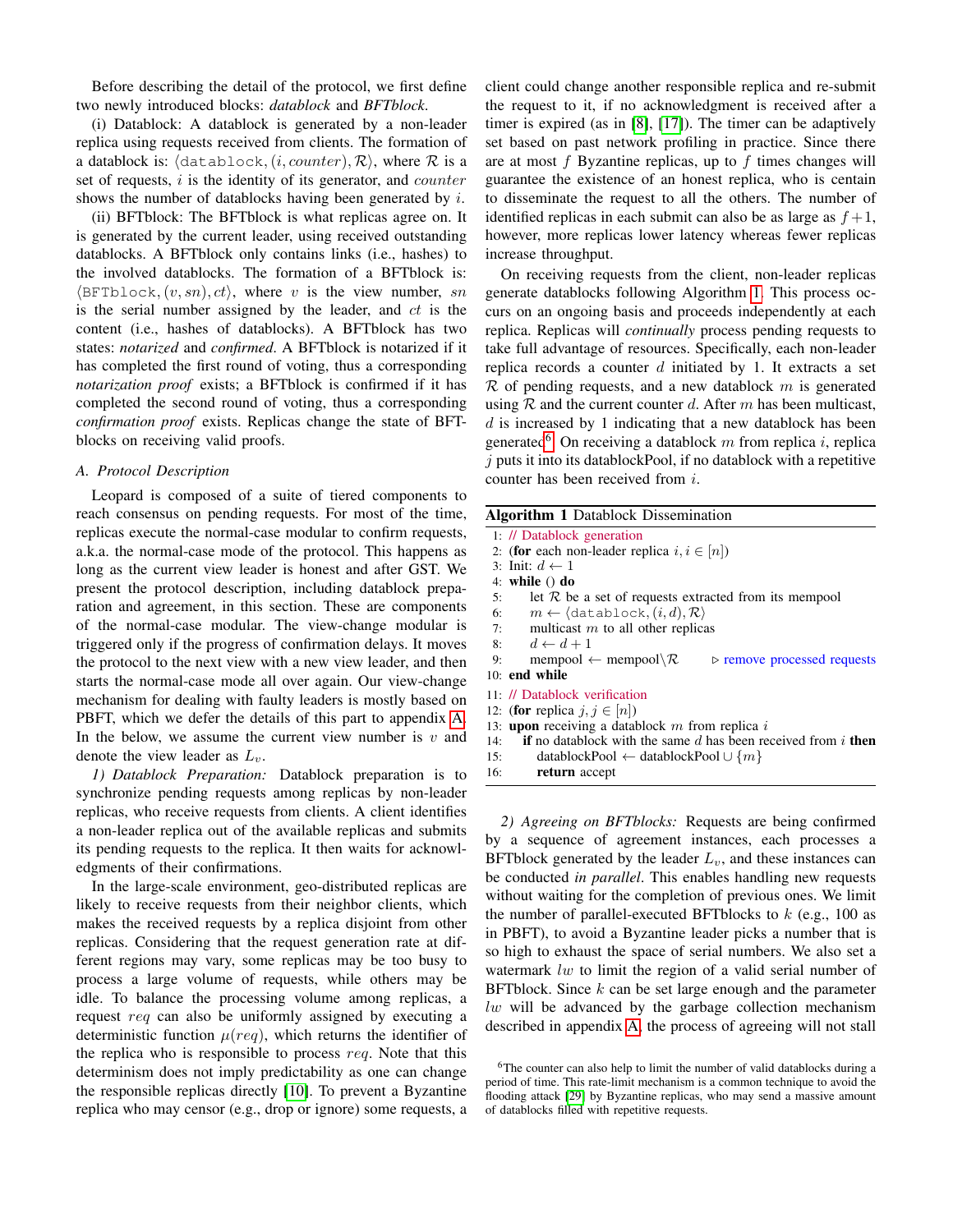waiting for the completion of previous BFTblocks. Thus, the parallel execution can be maintained.

An agreement instance consists of two-round voting, initiated by the leader proposing a BFTblock. We adopt threshold signatures to reduce the communication cost in each agreement instance. Due to that, each voting round consists of two stages: one is for replicas sending votes to a specific node, another is to multicast a completion proof of this voting round by the node. Each vote is instantiated by a threshold signature share, and a proof is derived by aggregating  $(2f + 1)$  votes. The specific node is critical for the completion of the agreement, and we let the leader do this job as in [\[30\]](#page-13-5) since a faulty leader will be replaced anyway (by the view-change).

As shown in Algorithm [2,](#page-6-0) each consensus proposal (i.e., BFTblock) only contains links to datablocks in the leader's datablockPool. It thus requires to ensure the receival of all linked datablocks before casting a vote on the BFTblock. Specifically, each replica checks the receival of every linked datablock (line 39) on receiving a BFTblock, using the VRF-BFTBLOCK function. Only if all linked datablocks have been received, the replica can cast the first-round vote on this BFTblock.

Datablock Retrieval. The confirmation of requests works properly if replicas follow the protocol. However, in the presence of Byzantine faults, our data-decoupled BFT paradigm may cause that, a faulty non-leader replica only sends its generated datablocks to a small subset of replicas and ignores others, thus conducting a selective attack during the datablock dissemination. Since it's hard to identify datablocks coming from faulty replicas, the leader may multicast BFTblocks containing datablocks that will never be received by other replicas. This leads to not enough votes for completing the confirmation, thus breaking the liveness.

To preclude this problem, a recovery mechanism is needed to restore liveness. Notice that replicas discover a missing datablock only after receiving a BFTblock from the leader. When the leader is honest, it must have received each datablock linked by its generated BFTblock. An intuitive solution is to let the leader help recover. A replica sends a query to the leader, who will respond with the corresponding datablock, if it is the first time of query for this datablock from this replica.

The intuitive solution works in most cases. However, it may overload the leader, if a large number of datablocks should be retrieved. This can happen since about 1/3 fraction of the replicas can be faulty, and each faulty replica may send all its datablocks only to the leader. Even worse, a faulty replica may pretend to have not received datablocks from honest replicas, and query these datablocks to further overload the leader. Hence, this solution may eliminate the benefits brought by our workload balancing method in the above.

To improve the retrieval, we instead use a committee of replicas to collectively help retrieve missing datablocks. The algorithm is shown in Algorithm [3,](#page-7-1) and the message flow is shown in Fig. [5.](#page-7-2) A replica checks whether there is a missing datablock when receiving a BFTblock. If no missing datablock appears, the replica starts the voting period on the BFTblock;

# <span id="page-6-0"></span>Algorithm 2 Agreeing on BFTblocks

- 1: Init:  $sn \leftarrow 1; lw \leftarrow 0$
- 2: // Pre-prepare stage

```
3: (for leader L_v)
```
- 4: let *ct* be a set containing the hashes of outstanding datablocks<br>5:  $m \leftarrow \langle \text{BFTblock}(v, sn), ct \rangle$   $\Rightarrow$  generate a BFTblock m
- 5:  $m \leftarrow \langle \text{BFTblock}, (v, sn), ct \rangle$
- 6:  $\hat{\sigma}_{L_v}^1 \leftarrow \textsf{TSig}(tsk_{L_v}, \textsf{H}(m)) \triangleright \text{sign the hash of } m \text{ with } tsk_{L_v}$
- 7: multicast  $(m, \hat{\sigma}_{L_v}^1)$  to all replicas
- 8:  $sn \leftarrow sn + 1$
- 9: // Prepare stage
- 10: (for replica  $i, i \in [n]$ )
- 11: if  $VRFBFTBLOCK(m, \hat{\sigma}_{L_v}^1) \rightarrow 1$  then

 $12:$  $\hat{\sigma}_i^1 \leftarrow \mathsf{TSig}(tsk_i, \mathsf{H}(m))$  $\triangleright$  generate *i*'s signature share

13: send  $(H(m), \hat{\sigma}_i^1)$  $\triangleright$  first-round vote

```
14: end if
```
- 15: // Notarize stage
- 16: (for leader  $L_v$ )
- 17: wait for  $2f + 1$  valid signature shares for  $H(m)$
- $18:$  $\mathbf{1} \leftarrow \mathsf{TSR}(\{\hat{\sigma}^1_j\}_{j=1}^{2f+1})$  $\triangleright$  the notarization proof for m
- 19: multicast  $(H(m), \hat{\sigma}^1)$  to all replicas
- 20: // Commit stage
- 21: (for replica  $i, i \in [n]$ )
- 22: if  $TVrf(tpk, \hat{\sigma}^1, \mathsf{H}(m)) \rightarrow 1$  then
- 23: change the state of m to *notarized*
- $24:$  $\hat{z}_i^2 \leftarrow \mathsf{TSig}(tsk_i, \mathsf{H}(\hat{\sigma}^1))$ 
	- $\triangleright$  second-round vote

```
25: send (H(\hat{\sigma}^1), \hat{\sigma}_i^2)26: end if
```

```
27: // Confirm stage
```
- 28: (for leader  $L_v$ )
- 29: wait for  $2f + 1$  valid signature shares for  $H(\hat{\sigma}^1)$
- $30:$  $\alpha^2 \leftarrow \textsf{TSR}(\{\hat{\sigma}^2_j\}_{j=1}^{2f+1})$  $\triangleright$  the confirmation proof for m
- 31: multicast  $(H(\hat{\sigma}^1), \hat{\sigma}^2)$  to all replicas
- 32: (for replica  $i, i \in [n]$ )
- 33: if  $TV \cdot f(tpk, \hat{\sigma}^2, \mathsf{H}(\hat{\sigma}^1)) \to 1$  then
- 34: change the state of m to *confirmed*
- 35: add m into i's log following the order of m's serial number

36: **function**  $V$ RFBFTBLOCK $(m, \hat{\sigma}_{L_v}^1)$ 

- 37: **if**  $(TVrf(tpk_{L_v}, \hat{\sigma}_{L_v}^1, \mathsf{H}(m)) \to 0)||(m.v \text{ is not the current})$ view number)||(some other BFTblock with the same  $sn$  has been voted in view v)|| $(lw < sn \leq lw + k)$  then  $\triangleright$  similar to the condition in PBFT
- 38: return 0
- 39: **else if**  $\exists \mu \in m \ldots ct$ , s.t. no corresponding datablock in datablockPool **then**  $\triangleright$  the datablock has not been received
- 40: retrieve every missing datablock  $\triangleright$  invoke the datablock retrieval mechanism

41: **return** 1  $\triangleright$  all linked datablocks in m have been received 42: end function

otherwise, the replica retrieves from a committee of other replicas. After that, the replica gets back to the voting period. To ensure the existence of a committee of replicas that have received the queried datablocks and are willing to help, we add an extra round of voting before the leader initiates a new agreement instance. On accepting new datablocks, replicas send ready messages containing the hashes of datablocks to the leader. The leader waits for at least  $2f + 1$  ready messages for a datablock before linking it by the generated BFTblock.

Once a replica  $i$  realizes a missing datablock, it multicasts a query message. If replica  $j$  has the datablock and it is the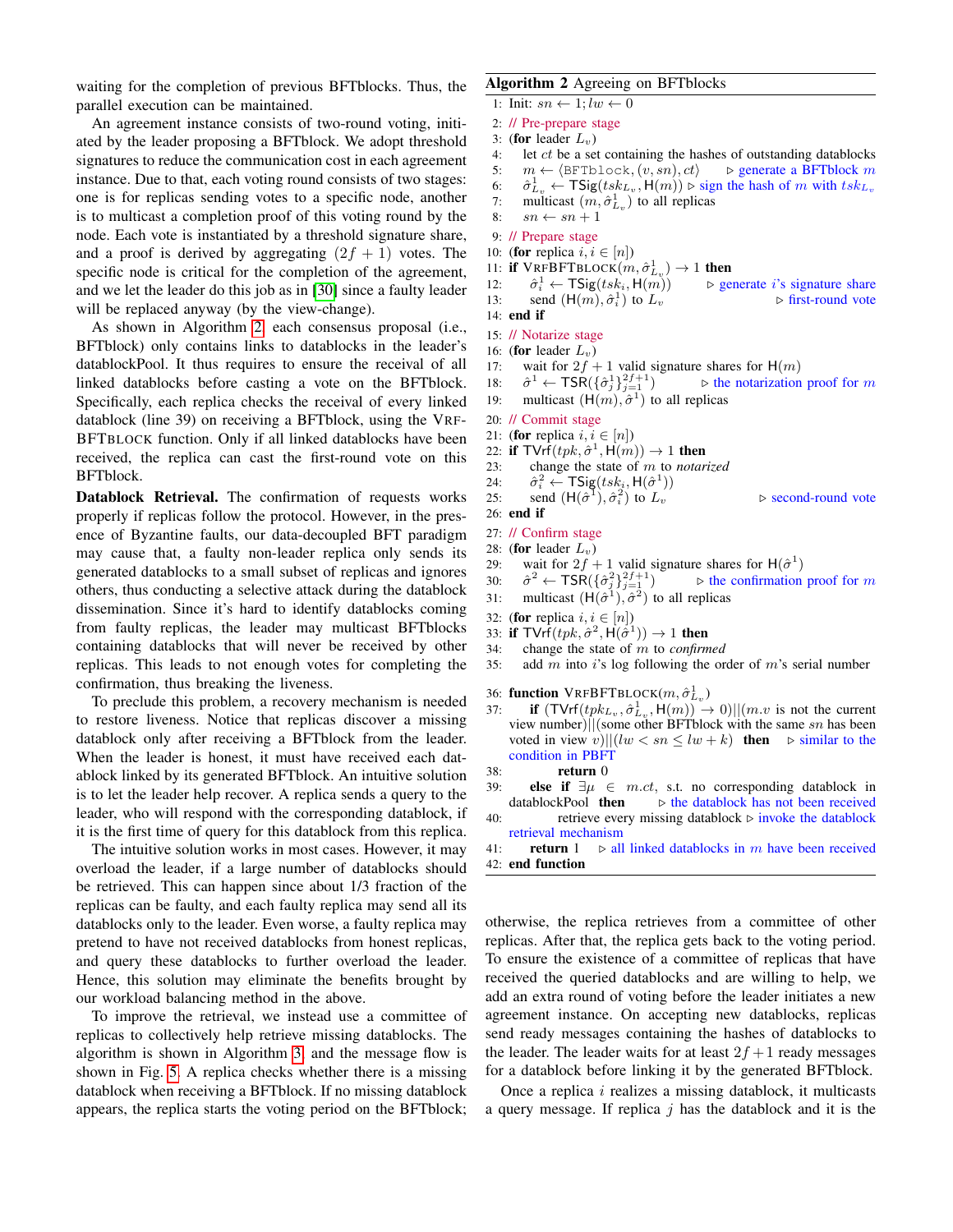

<span id="page-7-2"></span>Fig. 5. The message flow of Leopard with the improvement on the retrieval mechanism by replica i, using  $i = 3$  as an example.

first time receiving a query of this datablock from  $i, j$  encodes the datablock using a  $(f + 1, n)$ -erasure code and constructs a Merkle tree out of the encoded chunks.  $j$  sends the chunk  $C_j$  along with the Merkle root  $rt$  and a Merkle tree proof  $proof<sub>j</sub>$  that proves the chunk  $C<sub>j</sub>$  belongs to root rt. Replica i needs to wait for at least  $f + 1$  chunks under the same Merkle root for decoding and obtaining the datablock. When multiple missing datablocks are found, a query can be sent along with all hashes of these datablocks.

# <span id="page-7-1"></span>Algorithm 3 Retrieval

## 1: // Ready

- 2: (for replica  $i, i \in [n]$ )
- 3: upon accepting a datablock  $m$
- 4: send  $\langle$ Ready,  $H(m), j \rangle$  to leader  $L_v$
- 5: (for leader  $L_v$ )
- 6: upon receiving  $2f+1$  (Ready,  $H(m), \_\$ ) messages from distinct replicas for a datablock  $m$  in datablockPool
- 7: move m to  $L_v$ 's readyblockPool  $\triangleright$  BFTblocks are required to link datablocks from the readyblockPool
- 8: // Query
- 9: (for replica  $i$ )
- 10: Timer.Start()  $\triangleright$  start a timer on the missing datablock
- 11: if receiving a valid datablock with digest  $\mu$  then
- 12: Timer.Stop $() \geq$  no query will be triggered on this datablock
- 13: else if Timer.Timeout() then
- 14:  $\hat{m} \leftarrow \langle \text{Query}, (\mu, i) \rangle$
- 15: multicast  $\hat{m}$  to all replicas
- 16: // Response
- 17: (for replica  $j, j \in [n]$ )
- 18: **if**  $\exists m \in$  datablockPool, s.t., H(m) = μ) & (m has not been queried by replica i) then  $\triangleright$  find the corresponding datablock 19: encode the datablock m using a  $(f + 1, n)$ -erasure code,
- and output *n* chunks  $C_1, C_2, \cdots, C_n$
- 20: compute the Merkle tree root  $rt$  with all chunks as leaves
- 21: send  $\langle \text{Resp}, rt, C_j, \text{proof}_i, j \rangle$  to replica i, where proof<sub>j</sub> is the Merkle tree proof for  $C_j$  under root  $rt$
- 22: (for replica  $i$ )
- 23: upon receiving  $\langle \text{Resp}, rt, C_j, \text{proof}_j, j \rangle$  from replica j
- 24: **if**  $C_j$  is valid under root rt by verifying proof<sub>j</sub> then
- 25: store the chunk  $C_i$  with the root rt
- 26: end if
- 27: wait for  $f + 1$  valid chunks with the same root rt
- 28: decode using these chunks to recover datablock  $m$

Execution and acknowledgement. Since a BFTblock contains links to datablocks and a datablock contains requests, the confirmation of a BFTblock means the confirmation of all its linked requests. Replicas store confirmed BFTblocks in its local log following the order of the serial number. The corresponding requests are also logically stored in the log, whereas the requests linked by a BFTblock can be ordered in alphabetical order. Replicas execute requests linked in the longest sequence of consecutive BFTblocks of their local logs, after which acknowledgements will be returned to clients.

We remark that this paper focuses on reaching consensus among replicas, as in many other BFT protocols [\[8\]](#page-12-1), [\[30\]](#page-13-5), and hence the current version doesn't check the request validity. When it is being applied, an application-specific predicate verify( $\cdot$ ) should be invoked on each request before casting the first round of voting. Since the protocol requires that each linked datablocks by BFTblocks has been received before casting a vote, verify( $\cdot$ ) can be an extra condition in  $VRFBFTBLOCK(.)$ . Also, a similar technique as in [\[10\]](#page-12-13) can be used to reconcile conflicted requests before they output.

# V. ANALYSIS

## <span id="page-7-0"></span>*A. Security Analysis*

The safety of Leopard is captured in Theorem [1,](#page-7-3) and the liveness is captured in Theorem [2.](#page-7-4) Due to the FLP impossi-bility [\[15\]](#page-12-14), the liveness of Leopard relies on the synchronous assumption. We present a proof sketch below. The full version of the proof appears in appendix [B.](#page-14-0)

<span id="page-7-3"></span>Theorem 1 (Safety). *If two different requests exist on the same position of two output logs, then the two logs cannot be both from honest replicas.*

*Proof sketch:* Since the confirmations of requests are reached through the confirmations of BFTblocks, we only have to prove that no two different BFTblocks with the same serial number appear in two output logs of honest replicas. The proof follows that of PBFT. The idea is that, a BFTblock gets confirmed only if  $2f + 1$  replicas have voted on it, which contain at least  $f + 1$  honest replicas. Since there are  $2f + 1$ honest replicas in total, if two different BFTblocks with the same serial number are confirmed, there must be at least one honest replica who has voted on both of them, which comes to a contradiction according to the protocol.

# <span id="page-7-4"></span>Theorem 2 (Liveness). *After GST, the confirmation for a pending request will always be reached.*

*Proof sketch:* In the case that the leader is honest, it will link every outstanding datablock that has been received in its generated BFTblocks, and initiate new agreement instances to confirm these BFTblocks. A pending request will be delivered to the leader through some datablock, otherwise, the client will resend the request to at most  $f$  replicas, in which at least one honest replica will multicast the request in its datablock to all the other replicas including the leader. If a datablock  $m$ is linked by a BFTblock, according to our datablock retrieval mechanism (see Algorithm [3\)](#page-7-1), there must be at least  $2f + 1$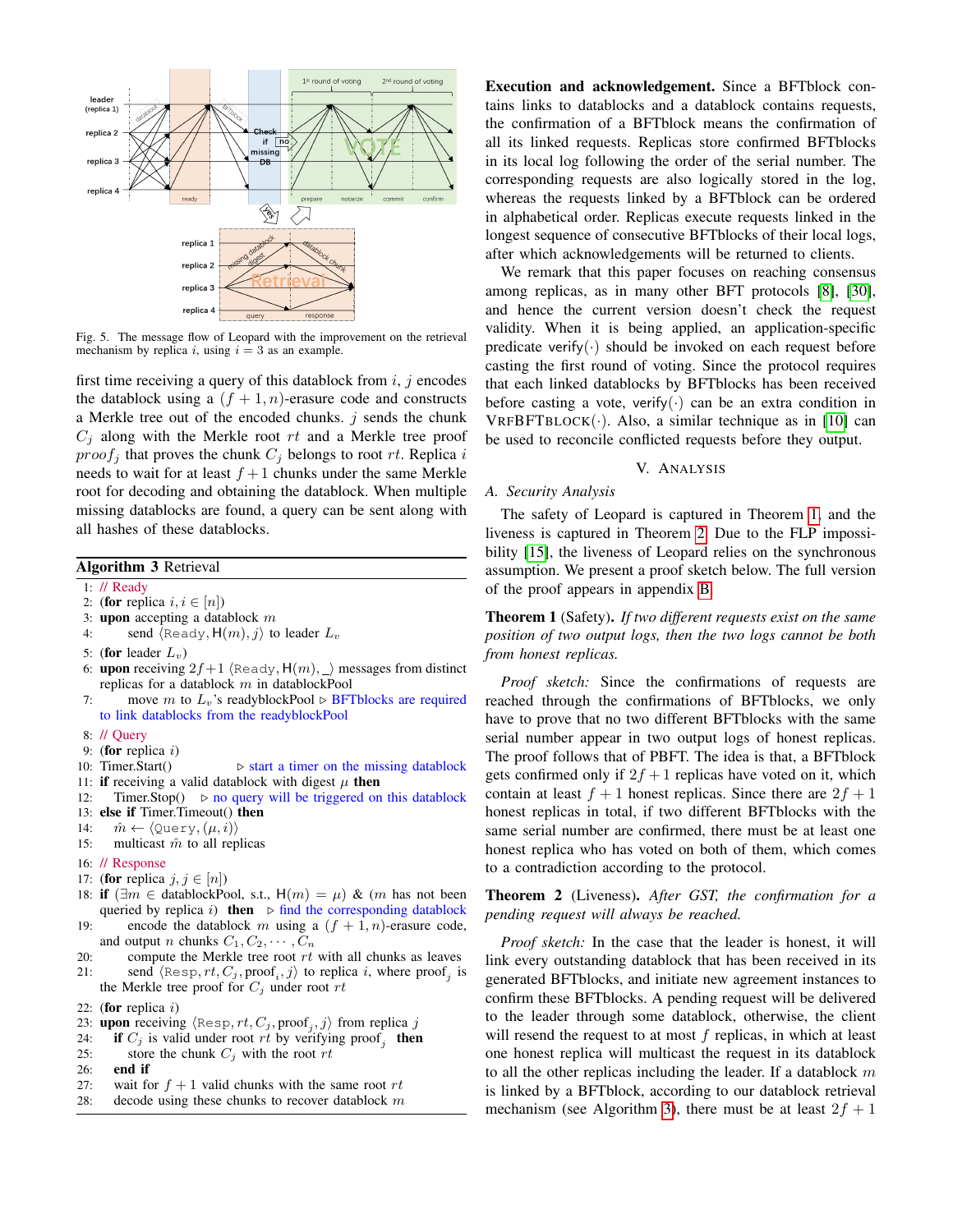ready messages for m, and it contains at least  $f + 1$  honest replicas who have obtained  $m$ . Hence, there must be enough (i.e.,  $f+1$ ) responses to help an honest replica who missed m to recover m. Since there are at least  $2f + 1$  honest replicas, the confirmations of the honest leader's BFTblocks will be reached.

In the case that the current leader is faulty, the liveness property is guaranteed by the view-change mechanism. The proof of this case follows that in PBFT.

## *B. Efficiency Analysis*

We analyze the efficiency of Leopard using the performance metric of scaling factor, defined in §[III.](#page-4-3) We also analyze the effectiveness of scaling up. Firstly, we discuss the communication cost of Leopard in three cases:

(a) In the optimistic case that all replicas follow the protocol and the network is during the period of synchronous, only Algorithm [1](#page-5-0) and [2](#page-6-0) will be executed. Since the request dissemination is amortized by  $n-1$  non-leader replicas, let  $\Lambda_r$ be the number of pending requests, *payload* denote the size of a request, and hence, each non-leader replica will process  $\frac{\Lambda_r \times \text{payload}}{n-1}$  bits of requests.

Let  $\alpha$  be the number of bits per datablock,  $\beta$  be the size of a hash output, and  $\kappa$  be the size of a vote (i.e., a threshold signature). When processing  $\Lambda_r$  requests, it will generate  $\frac{\Lambda_r \times \text{payload}}{\alpha}$  datablocks in total. Since a BFTblock only contains the hashes of datablocks, we have that the total bits of generated BFTblocks are  $\frac{\Lambda_r \times \text{payload}}{\alpha} \times \beta$ . Let  $\tau$  be the batch size of a BFTblock, the number of BFTblock, i.e., the number of agreement instances for processing  $\Lambda_r$  requests, is  $\frac{\Lambda_r \times \text{payload}}{\alpha \tau}$ .

Following the protocol, the communication cost  $\overline{c}_L$  of the leader includes the costs of receiving datablocks, multicasting BFTblocks, and processing votes. Thus, we have

<span id="page-8-0"></span>
$$
\overline{c}_L = \overline{c}_L^{\text{recvDB}} + \overline{c}_L^{\text{agreement}} \n= \frac{\Lambda_r \times \text{payload}}{n-1} \times (n-1) \n+ \frac{\Lambda_r \times \text{payload}}{\alpha} \cdot (\beta + \frac{1}{\tau} 4\kappa) \cdot (n-1) \n= (\frac{(\beta + 4\kappa/\tau) \cdot (n-1)}{\alpha} + 1) \cdot (\Lambda_r \times \text{payload}).
$$
\n(2)

As a non-leader replica, it receives pending requests from clients and datablocks from the other  $n - 2$  replicas. It multicasts its generated datablocks to all the other  $n - 1$  replicas. It also deals with BFTblocks and votes during agreement instances. Hence, a non-leader replica's communication cost  $\overline{c}_R$  on processing  $\Lambda_r$  requests is,

<span id="page-8-1"></span>
$$
\overline{c}_R = \overline{c}_R^{\text{DB}} + \overline{c}_R^{\text{agreement}} \n= \frac{\Lambda_r \times \text{ payload}}{n-1} \times (1+n-2+n-1) \n+ \frac{\Lambda_r \times \text{ payload}}{\alpha} \cdot (\beta + \frac{1}{\tau} 4\kappa) \n= (2 + \frac{\beta + 4\kappa/\tau}{\alpha}) \cdot (\Lambda_r \times \text{ payload}).
$$
\n(3)

(b) In the case that the network is during the period of synchronous and the leader is honest, but there are  $f$  faulty replicas conducting the selective attack, such that their datablocks are only multicast to a subset of  $(n - s)$  replicas including the leader, and they drop all datablocks from honest replicas, the retrieve algorithm will also be executed. Since  $n = 3f + 1$ , about  $1/3$  fraction of datablocks are generated by faulty replicas, and each one of them will be queried at most  $s$  times; about  $2/3$  fraction of datablocks are generated by honest replicas, and each of them will be queried at most f times. The total number of datablocks need to respond can be estimated by  $\frac{\Lambda_r \times \text{payload}}{\alpha} \cdot (\frac{1}{3}s + \frac{2}{3}f)$ . Since  $s \leq 3f$ , we have that the total number of responses is at most  $\frac{\Lambda_r \times \text{payload}}{\alpha} \cdot \frac{5f}{3}$ .

When using the intuitive solution to retrieve datablocks that all missing datablocks are responded to by the leader, the cost on responding is  $\frac{5}{3}(\Lambda_r \times \text{payload}) \cdot f$ . Thus, the communication complexity of the leader is  $O(n)$ . While for the improved retrieval mechanism (in Algorithm [3\)](#page-7-1), the size of each response is  $\left(\frac{\alpha}{f+1} + \beta \log n\right)$ . For each replica, the cost on responding is at most  $\left(\frac{\alpha}{f+1} + \beta \log n\right) \times \frac{\Lambda_r \times \text{payload}}{\alpha} \frac{5f}{3}$ . As an honest replica, it only queries datablocks generated by faulty replicas. To recover a missing datablock, it needs to receive  $(f + 1)$ responses from different replicas. Hence, the cost on receiving missing datablocks is  $(f+1)(\frac{\alpha}{f+1}+\beta \log n) \cdot \frac{\Lambda_r \times \text{payload}}{3\alpha}$ . Since replicas also have to send ready messages for each datablock to the leader, the extra communication cost per replica is at most  $\frac{5\Lambda_r \times \text{payload}}{3\alpha} \cdot (\alpha + \beta(f \log n + \frac{3}{5})).$ 

(c) In the worst case that the network is during the period of asynchronous, the analysis of the cost on datablock retrieval is similar to case (b) with a difference that, even an honest replica may query every datablock. According to case (b), we deduce that the cost on receiving missing datablocks per honest replica is at most  $(f + 1)(\frac{\alpha}{f+1} + \beta \log n) \cdot \frac{\Lambda_r \times \text{payload}}{\alpha},$ whereas the maximal cost on responding remains at  $(\frac{\alpha}{f+1} + \alpha)$  $\beta \log n \times \frac{\Lambda_r \times \text{payload}}{\alpha} \frac{5f}{3}$ . Therefore, the cost per honest replica on datablock retrieval is no more than  $\frac{5\Lambda_r \times \text{payload}}{3\alpha} \cdot (\alpha + \beta)(f +$ 1)  $\log n + \frac{3}{5})$ ).

Now, we analyze the scaling factor. From [\(2\)](#page-8-0) and [\(3\)](#page-8-1), we have that

$$
SF = \max{\{\overline{c}_L, \overline{c}_R\}} / (\Lambda_r \times \text{payload})
$$
  
= 
$$
\max{\{\frac{(\beta + 4\kappa/\tau) \cdot (n-1)}{\alpha} + 1, 2 + \frac{\beta + 4\kappa/\tau}{\alpha}\}}.
$$

Notice that,  $\alpha$  is a system parameter denoting the datablock size. When setting  $\alpha = \lambda(n-1)$  where  $\lambda$  is a constant positive number, we can obtain a scaling factor of  $O(1)$ .

Next, we give an analysis of the effectiveness of scaling up. When adding more bandwidth resources to each replica, the processing capacity of the replica is increased. Let  $\Lambda_b^{\Delta}$  denote the increased bits of requests that can be processed, and  $C^{\Delta}$ denote the increased effective communication capacity when executing the protocol at each replica. Thus, we have

$$
\frac{\Lambda_b^{\Delta}}{C^{\Delta}} = \frac{\Lambda_b^{\Delta}}{\max\{\bar{c}_L^{\Delta}, \bar{c}_R^{\Delta}\}}
$$
\n
$$
= \frac{1}{\max\{\frac{(\beta + 4\kappa/\tau) \cdot (n-1)}{\alpha} + 1, 2 + \frac{\beta + 4\kappa/\tau}{\alpha}\}}.
$$
\n(4)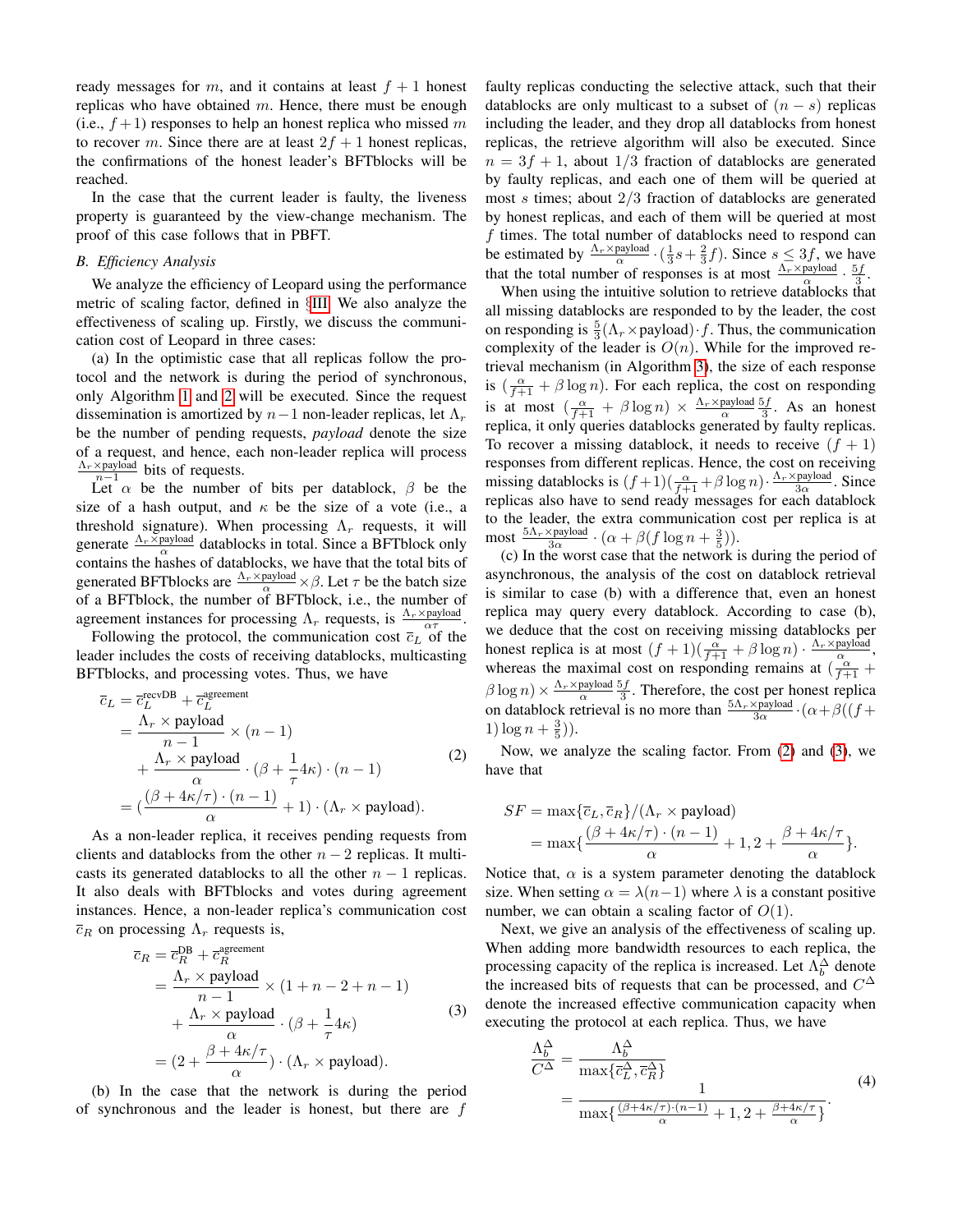When  $\beta + 4\kappa/\tau \leq \lambda$ , we have that  $\frac{(\beta + 4\kappa/\tau) \cdot (n-1)}{\alpha} \leq 1$ . Hence, the value of  $\frac{\Lambda_b^{\lambda}}{C\Delta}$  approaches 1/2, especially in the largescale environment when  $n$  is large. It means that, when scaling up Leopard by adding  $C^{\Delta}$  communication capacity at each replica, the throughput can be increased by  $\frac{1}{2}C^{\Delta}$  at all scales of the protocol.

We remark that, even if  $f$  replicas conduct the selective attack when setting  $\alpha = O(n \log n)$ , the amortized communication complexity at each replica remains at  $O(1)$ . The communication cost, however, will increase by retrieving missing datablocks, and this will result in a less effective scaling up.

# VI. EXPERIMENTAL EVALUATION

<span id="page-9-0"></span>We have implemented a prototype of Leopard in Golang, using threshold signatures based on threshold BLS [\[6\]](#page-12-9), [\[13\]](#page-12-15) and erasure codes based on Reed-Solomon erasure codes [\[26\]](#page-13-10), [\[27\]](#page-13-11). We evaluated the performance of Leopard compared to a state-of-the-art system, HotStuff<sup>[8](#page-9-2)</sup>, using the implementation by its authors [\[31\]](#page-13-12). Our experiments were conducted on Amazon EC2 (c5.xlarge) instances in a single datacenter, each with 4 vCPUs and 9.8 Gbps TCP bandwidth. We ran each replica on a single EC2 instance. Every experimental result is averaged over 3 runs, each lasting until the measurement is stabilized.

We ran various experiments, all with the largest possible fault tolerance (i.e., touching the  $1/3$  optimal resilience bound). We divide the experiments into four types: (i) throughput under a different number of replicas (up to 600) and varying batch sizes ( $\S$ [VI-A\)](#page-9-3); (ii) the effectiveness of scaling up ( $\S$ [VI-B\)](#page-10-0); (iii) breakdowns of consumptions across different components  $(\text{VI-C})$ ; (iv) performance with Byzantine failures ( $\text{VI-D}$ ). By default, the throughput is measured from the server's side, and the latency is from the client's side.

## <span id="page-9-3"></span>*A. Throughput on scaling*

We examed the throughput of Leopard and HotStuff with an increasing number of replicas. The payload size is fixed at 128 bytes. We stress test the two systems with a saturated request rate and an increasing batch size to approach throughput's limit. Intuitively, increasing the batch size can better amortize the cost of confirmation and leads to higher throughput. Hence, we first measured throughput on varying batch sizes in both HotStuff and Leopard.

In HotStuff, there is only one batch for batching requests into a consensus proposal (i.e., a block). Fig. [6](#page-9-4) depicts the throughput with different batch sizes for five replica numbers



<span id="page-9-4"></span>Fig. 6. Throughput of HotStuff on varying batch sizes.

32, 64, 128, 256, and 300. The result shows that throughput goes up as we increasing the batch size, but it stops to grow after a certain batch size value.



<span id="page-9-5"></span>Fig. 7. Throughput of Leopard on varying batch sizes of a BFTblock.

In Leopard, there are two batch sizes, namely the BFTblock size and the datablock size. We varied one bath size while fixing the other one, to exam the effect on throughput. Fig. [7](#page-9-5) depicts the throughput when the BFTblock size increases for six replica numbers (32 to 600). It shows that, for all tested  $n$ , the upward trend of throughput has gradually stabilized as the BFTblock size increases. Generally, the value of the BFTblock size, at which the throughput gets stabilized when  $n$  is large, is greater than the value when  $n$  is small. It indicates that it requires a larger batch size in each agreement instance to amortize the increased cost caused by a larger  $n$ . To exam the throughput when the datablock size increases, we chose two BFTblock sizes and see the result at different  $n$ . The result is shown in Fig. [8.](#page-10-1) Similar to the result in Fig. [7,](#page-9-5) it shows that for both BFTblock sizes and all tested  $n$ , the upward trend of throughput has also gradually stabilized as the datablock size increases. (Although we doesn't show the latency in this section, we find out that the latency keeps going up as we increasing the batch sizes in both systems.)

We fine-tune the batch sizes to better accommodate both throughput and latency, and Table [II](#page-10-2) presents the batch sizes we used in this section. Fig. [9](#page-10-3) depicts throughput as  $n$  grows in both Leopard and HotStuff. Since the implementation of HotStuff can hardly work when  $n > 300$ , it only shows the

<span id="page-9-1"></span><sup>&</sup>lt;sup>7</sup>We note that  $\beta + 4\kappa/\tau \leq \lambda$  can be generally satisfied in implementations. Since the parameter  $\alpha$  denotes the size of a datablock and  $\alpha = \lambda(n-1)$ , we have that the inequation equals to  $n \leq \frac{payload}{\beta + 4\kappa/\tau}X + 1$  where X is the number of requests in a datablock. We adopt the parameters like other BFT implementations [\[4\]](#page-12-3), [\[17\]](#page-12-4), [\[30\]](#page-13-5) in our evaluation:  $\beta = 32$  bytes (use hash functions based on SHA-256),  $\kappa = 48$  bytes (use threshold signatures based on threshold BLS [\[6\]](#page-12-9)), payload = 128 bytes, and  $\tau$  is usually in hundreds. Thus,  $\beta + 4\kappa/\tau \leq \lambda$  holds if  $n \leq 4X$ .

<span id="page-9-2"></span><sup>8</sup>There are several other typical BFT systems like BFT-SMaRt [\[4\]](#page-12-3) and SBFT [\[17\]](#page-12-4). We presented a comparison of these protocols' amortized costs in §[II.](#page-3-1) The result in Table [I](#page-3-0) shows that, the amortized cost of HotStuff is lower than that in BFT-SMaRt and SBFT (e.g., by the number of voting). Thus, we only evaluated the performance of Leopard with HotStuff.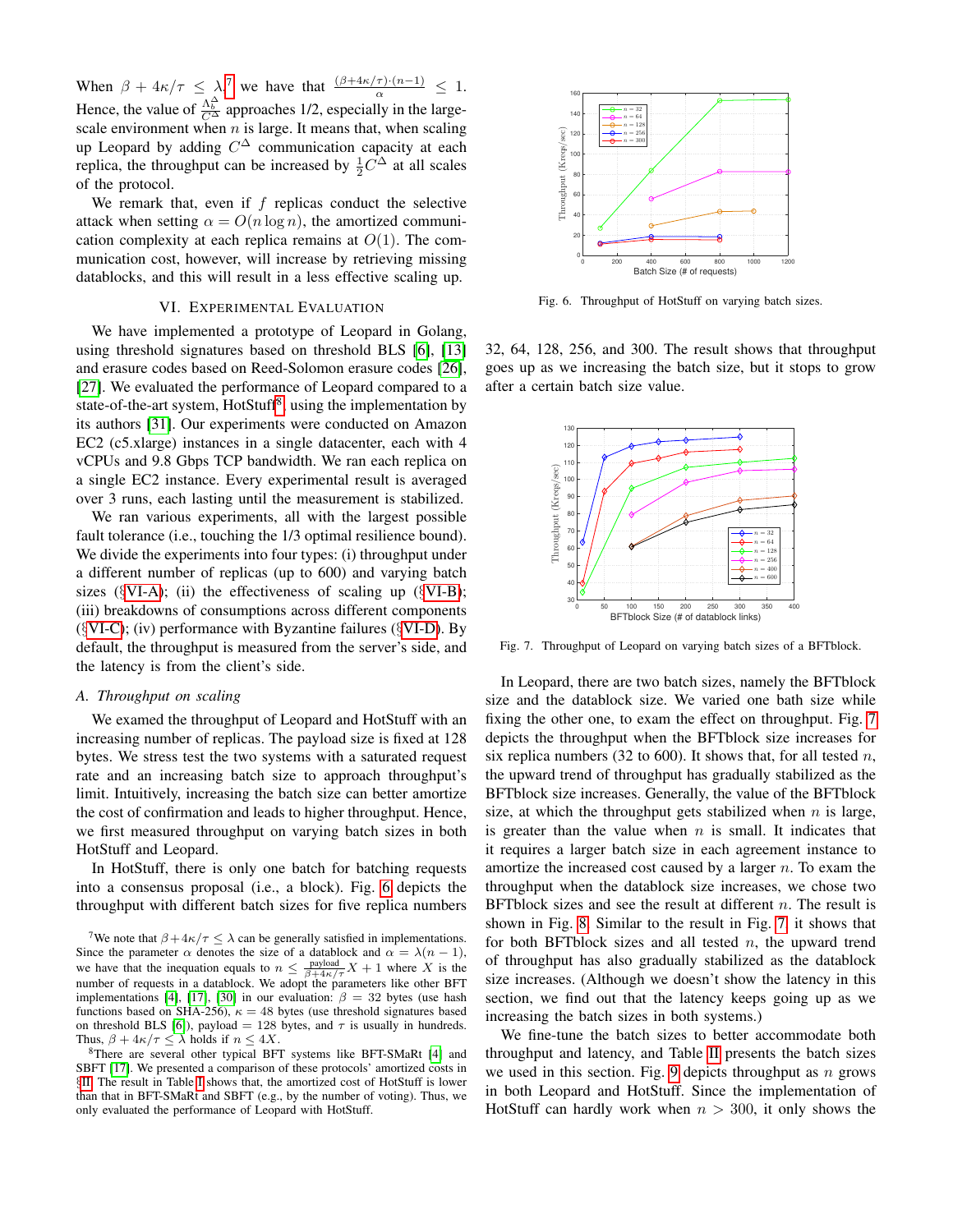

<span id="page-10-1"></span>Fig. 8. Throughput of Leopard on varying datablock sizes with BFTblock size fixed at 10 (in the above) and 100 (in the below), respectively.

result with  $n$  up to 300. The throughput of Leopard drops only slightly and remains almost flat when  $n$  varies up to 600, whereas HotStuff suffers from a significant throughput drop when its scale increases. When  $n = 300$ , Leopard achieves a  $5\times$  throughput compared to HotStuff, and the gap gets wider when  $n$  further grows.

<span id="page-10-2"></span>TABLE II IMPLEMENTATION PARAMETERS OF BATCH SIZES

| $\boldsymbol{n}$ | Leopard                      | HotStuff |     |  |
|------------------|------------------------------|----------|-----|--|
|                  | <b>BFTblock</b><br>Datablock |          |     |  |
| 32               | 2000                         | 100      |     |  |
| 64               | 2000                         | 100      |     |  |
| 128              | 3000                         | 300      | 800 |  |
| 256              | 4000                         | 300      |     |  |
| 300              |                              |          |     |  |
| 400              | 4000                         | 400      |     |  |
| 600              | 4000                         | 400      |     |  |

# <span id="page-10-0"></span>*B. Effectiveness of scaling up*

We examed the effectiveness of the common method in distributed systems to improve throughput by scaling up. We evaluated how HotStuff performs with an increasing available bandwidth at each replica. This is to verify our analysis that the throughput's drop in leader-based BFT protocols that using the leader to disseminate requests cannot be effectively solved by just configuring with more resources. As a comparison, we evaluated the performance of scaling up in Leopard with different *n*.



<span id="page-10-3"></span>Fig. 9. Throughput of Leopard and HotStuff at different scales.

We throttled the available bandwidth at each replica from 20 to 200 Mbps using NetEm [\[21\]](#page-13-13), and fixed the batch sizes in both two systems. Fig. [10](#page-11-2) depicts throughput and latency under different available bandwidths for both Leopard and HotStuff with a varying  $n$ . It shows that the throughput of both systems can be improved by configuring with more bandwidth resources, and it grows linearly with the increase of available bandwidth for all tested scales. In HotStuff, the increased throughput over the increased bandwidth, however, approaches 0 as  $n$  gets larger, which indicates that throughput cannot be improved effectively by this method when the scale is large. In contrast, the improved throughput in Leopard remains at about 1/2 for all tested scales. The slight decrease of throughput in Leopard when  $n$  varies from 4 to 128 is due to that we fixed the datablock size. But at all events, the effectiveness of scaling up on throughput in Leopard is significantly superior to HotStuff.

A larger available bandwidth comes to lower latency for all tested scales in both systems. The latency of Leopard is higher than that of HotStuff in the same configuration. This is due to that replicas in Leopard wait for more requests' arrivals through receiving datablocks of size  $O(n)$  before initiating a new agreement. The latency gap, however, narrows down when adding a higher available bandwidth to reduce the time spent at request delivery.

TABLE III BANDWIDTH UTILIZATION BREAKDOWN OF LEOPARD

<span id="page-10-4"></span>

| Role                  | Utilization |                    | %Bandwidth |  |
|-----------------------|-------------|--------------------|------------|--|
|                       | Send        | <b>BFTblock</b>    | 3.17%      |  |
|                       |             | Proof              | 0.24%      |  |
|                       |             | Miscellaneous      | 0.15%      |  |
| Leader                |             | <b>SUM</b>         | 3.56%      |  |
|                       | Receive     | Datablock          | 96.17%     |  |
|                       |             | Vote               | 0.16%      |  |
|                       |             | Miscellaneous      | 0.10%      |  |
|                       |             | <b>SUM</b>         | $96.44\%$  |  |
| Non-leader<br>Replica | Send        | Datablock          | 49.93%     |  |
|                       |             | Vote               | 0.01%      |  |
|                       |             | Miscellaneous      | 0.05%      |  |
|                       |             | <b>SUM</b>         | $49.99\%$  |  |
|                       | Receive     | <b>BFTblock</b>    | 0.05%      |  |
|                       |             | Datablock          | 48.34%     |  |
|                       |             | Proof              | 0.01%      |  |
|                       |             | Regs. from Clients | 1.61%      |  |
|                       |             | <b>SUM</b>         | 50.01%     |  |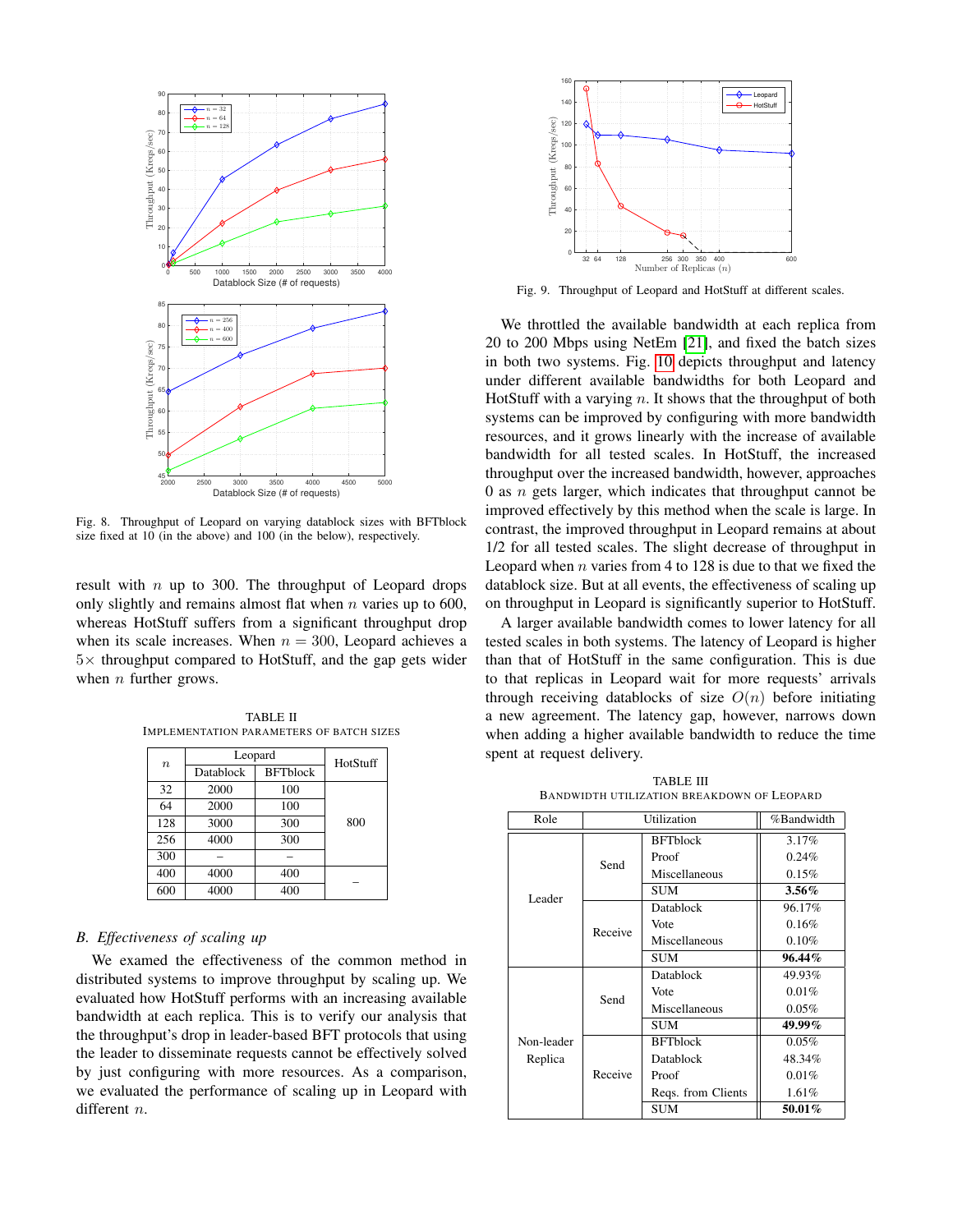

<span id="page-11-2"></span>Fig. 10. Throughput and latency with different available bandwidths at each replica in Leopard and HotStuff.

# <span id="page-11-0"></span>*C. Breakdowns*

*1) Bandwidth utilization:* To understand the bandwidth that is being utilized, so it can effectively improve protocol and implementation to achieve the best possible performance out of the network, we evaluated the bandwidth utilization breakdown at the leader and the non-leader replica in Leopard. Table [III](#page-10-4) presents the evaluation result with  $n = 32$ . It shows that, most of the bandwidth at the leader (over 96%) is utilized on dealing with datablocks, whereas the cost of processing BFTblocks is only less than 4%. For each non-leader replica, most of the bandwidth is utilized on processing datablocks, similar to the leader's side. The cost of sending datablocks (49.93%) is a little bit higher than receiving (48.34%). This is because a non-leader replica sends a datablock to  $n - 1$ other replicas, but it only receives  $n - 2$  replicas' datablocks. Moreover, the bandwidth used on processing votes is only less than 1%. This implies that measuring the communication cost only on the vote phase is not enough for evaluating the efficiency of the protocol in the high throughput setting.

*2) Latency:* To understand the reason for the latency gap between Leopard and HotStuff shown in Fig. [10,](#page-11-2) we measured the time cost across different components in our Leopard's implementation and provides a latency breakdown. The result is presented in Table [IV.](#page-11-3) It shows that, our Leopard's implementation costs over 50% of latency on the datablock dissemination. Since this component only takes up 1/8 fraction of total rounds during an agreement (see Fig. [4\)](#page-4-2), it indicates that engineering optimizations like more efficient data serialization and underlying communication mechanisms could further improve the performance, which we leave as future work.

TABLE IV LATENCY BREAKDOWN OF LEOPARD WITH  $n = 32$ .

<span id="page-11-3"></span>

| Usage                  | $\%$ Latency            |        |
|------------------------|-------------------------|--------|
| Datablock Preparation  | Datablock Generation    | 12.98% |
|                        | Datablock Dissemination | 50.30% |
|                        | <b>SUM</b>              | 63.28% |
| Agreement              | 35.97%                  |        |
| Response to the Client | $0.75\%$                |        |

*3) Bandwidth usage of the leader:* Since the leader's overhead is the major bottleneck in existing leader-based BFT protocols, we further evaluated the leader's bandwidth utilization for both systems. The result is depicted in Fig. [11.](#page-11-4) It shows that the leader's bandwidth in HotStuff rises rapidly from 1Gbps to 2.5Gbps when  $n$  grows from 4 to 300 (at the same time, the throughput decreases dramatically). In Leopard, this has been greatly reduced to lower than 0.5Gbps for all tested scales.



<span id="page-11-4"></span>Fig. 11. Bandwidth usage of the leader in Leopard and HotStuff.

# <span id="page-11-1"></span>*D. Performance with Byzantine failures*

*1) Retrieving a missing datablock:* To test the performance in the face of failures, we evaluated the communication and time costs during the retrieval and the view-change. To retrieve a datablock containing 2000 requests (with 128-byte payload size), the communication cost on retrieving is depicted in Fig. [12,](#page-11-5) and the time cost is presented in Table [V.](#page-12-16) It shows that



<span id="page-11-5"></span>Fig. 12. Communication cost with different numbers of replicas in Leopard.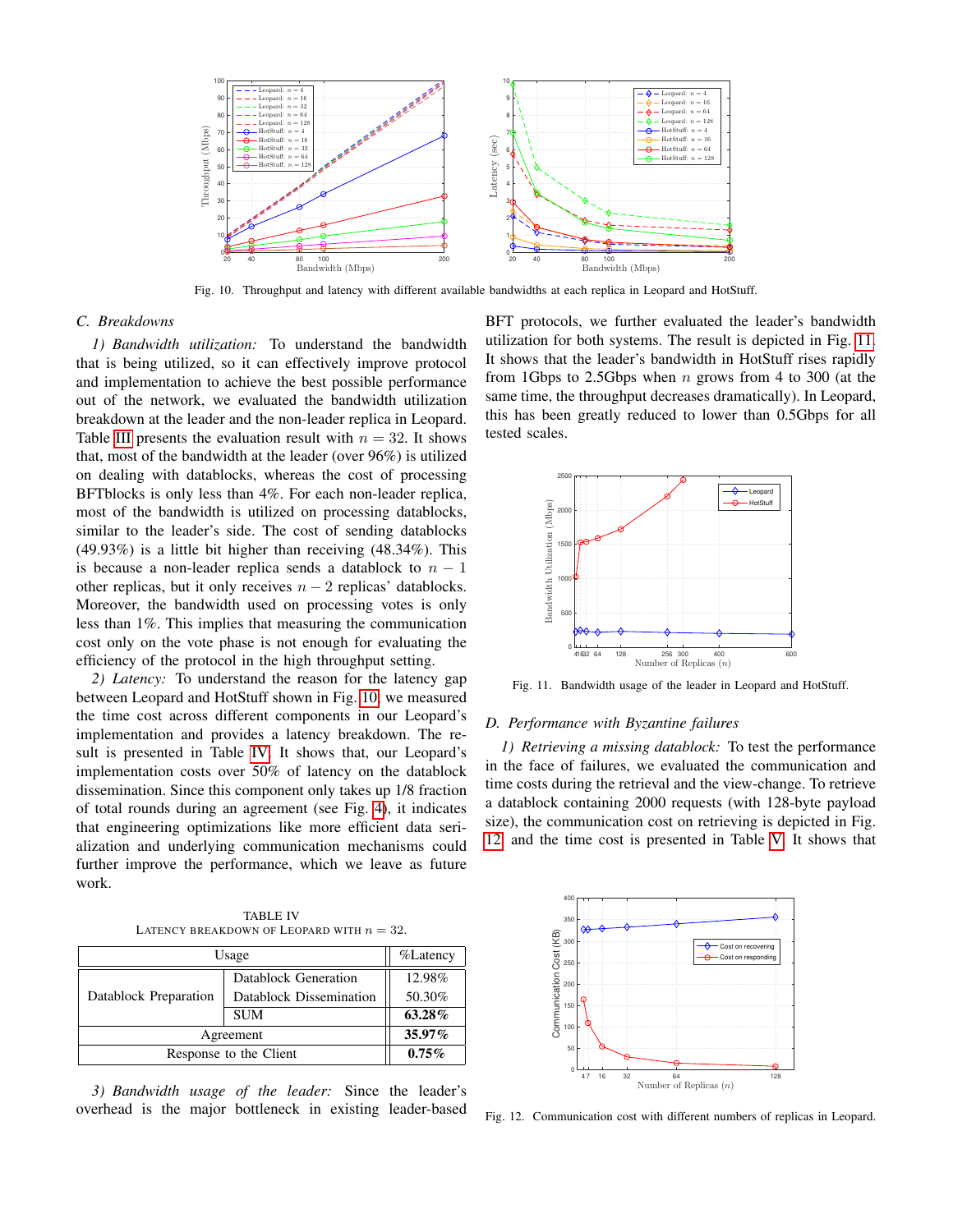<span id="page-12-16"></span>TABLE V TIME COST ON RETRIEVING A DATABLOCK AT DIFFERENT  $\boldsymbol{n}.$ 

|                                                                                |  |  | 16 32 64 128 |
|--------------------------------------------------------------------------------|--|--|--------------|
| Time cost (ms) $\begin{array}{ ccc } 35 & 40 & 39 & 47 & 53 & 130 \end{array}$ |  |  |              |

the cost on recovering a datablock is only slightly increased from 325KB to 356KB when  $n$  grows from 4 to 128, and the cost of responding at a replica is dramatically reduced from 163KB to 8KB. This is due to the usage of erasure codes to amortize the cost among replicas. The time cost is increased, though, it only takes less than 130 ms when  $n$  is 128.

*2) View-change:* It is generally conjectured that the heavy view-change may hinder the support for large-scale replicas. Meanwhile, a Byzantine leader can obstruct the confirmation of request and decreases the efficiency of the system by letting the protocol switch to the view-change mode. We thus measured the performance of the view-change in Leopard with up to 400 replicas to evaluate its time and communication costs. The result is measured after a view-change has been triggered since the expired time for triggering a view-change may vary in different applications. In our evaluation, we randomly stop the leader to trigger a view-change.

Fig. [13](#page-12-17) depicts the results. It shows that when the protocol's scale increases, both the time and total communication cost increase. However, when the protocol scale goes up to hundreds (400), the time cost of a view-change can be still in seconds (less than 6s). The total communication cost when  $n = 400$  is less than 100MB, and most of the communication cost is spent at the leader (for sending a new-view message of size  $O(n)$  to all the other replicas). In addition, since the viewchange is triggered randomly in this experiment, the number of outstanding BFTblocks varies and this leads to a varied evaluation result in different runs.

We note that the cost on a view-change is mainly for processing BFTblocks that are not included in the latest checkpoint. Although the view-change protocol of Leopard is mostly based on PBFT, the number of outstanding BFTblocks could be small since the number of requests linked by a BFTblock in Leopard is large. This helps to reduce the cost of a view-change. Also, since the view-change only happens occasionally, the above evaluation result indicates that Leopard can work well when the scale of the system is in hundreds.

## **REFERENCES**

- <span id="page-12-7"></span>[1] I. Abraham, K. Nayak, L. Ren, and Z. Xiang, "Good-Case Latency of Byzantine Broadcast: A Complete Categorization," in *Proceedings of the 2021 ACM Symposium on Principles of Distributed Computing*, ser. PODC'21. ACM, 2021, p. 331–341.
- <span id="page-12-5"></span>[2] M. Azure, "Bandwidth Pricing Details," 2020. [Online]. Available: <https://azure.microsoft.com/en-us/pricing/details/bandwidth/>
- <span id="page-12-10"></span>[3] V. Bagaria, S. Kannan, D. Tse, G. Fanti, and P. Viswanath, "Prism: Deconstructing the Blockchain to Approach Physical Limits," in *Proceedings of the 2019 ACM SIGSAC Conference on Computer and Communications Security*, ser. CCS '19. ACM, 2019, pp. 585–602.
- <span id="page-12-3"></span>[4] A. N. Bessani, J. Sousa, and E. A. P. Alchieri, "State Machine Replication for the Masses with BFT-SMART," in *44th Annual IEEE/IFIP International Conference on Dependable Systems and Networks*, ser. DSN'14. IEEE, 2014, pp. 355–362.



<span id="page-12-17"></span>Fig. 13. View-change time and communication costs of our Leopard's implementation.

- <span id="page-12-8"></span>[5] R. E. Blahut, *Theory and practice of error control codes*. Addison-Wesley Reading, 1983, vol. 126.
- <span id="page-12-9"></span>[6] D. Boneh, B. Lynn, and H. Shacham, "Short Signatures from the Weil Pairing," in *Advances in Cryptology — ASIACRYPT 2001*. Springer, 2001, pp. 514–532.
- <span id="page-12-6"></span>[7] V. Buterin and V. Griffith, "Casper the Friendly Finality Gadget," *CoRR*, vol. abs/1710.09437, 2017. [Online]. Available: [http://arxiv.org/](http://arxiv.org/abs/1710.09437) [abs/1710.09437](http://arxiv.org/abs/1710.09437)
- <span id="page-12-1"></span>[8] M. Castro and B. Liskov, "Practical Byzantine Fault Tolerance," in *Proceedings of the Third Symposium on Operating Systems Design and Implementation*, ser. OSDI '99. USENIX Association, 1999, pp. 173– 186.
- <span id="page-12-18"></span>[9] T.-H. H. Chan, R. Pass, and E. Shi, "PaLa: A Simple Partially Synchronous Blockchain," Cryptology ePrint Archive, Report 2018/981, 2018, [https://eprint.iacr.org/2018/981.](https://eprint.iacr.org/2018/981)
- <span id="page-12-13"></span>[10] T. Crain, C. Natoli, and V. Gramoli, "Red Belly: A Secure, Fair and Scalable Open Blockchain," 2021.
- <span id="page-12-11"></span>[11] G. Danezis, E. K. Kogias, A. Sonnino, and A. Spiegelman, "Narwhal and Tusk: A DAG-based Mempool and Efficient BFT Consensus," 2021.
- <span id="page-12-12"></span>[12] S. Das, Z. Xiang, and L. Ren, "Asynchronous Data Dissemination and Its Applications," in *Proceedings of the 2021 ACM SIGSAC Conference on Computer and Communications Security*, ser. CCS '21. ACM, 2021, p. 2705–2721.
- <span id="page-12-15"></span>[13] DFINITY, "Barreto-naehrig curve implementation and bls," 2018. [Online]. Available:<https://github.com/dfinity-side-projects/bn>
- <span id="page-12-0"></span>[14] C. Dwork, N. Lynch, and L. Stockmeyer, "Consensus in the Presence of Partial Synchrony," *J. ACM*, vol. 35, no. 2, pp. 288–323, 1988.
- <span id="page-12-14"></span>[15] M. J. Fischer, N. A. Lynch, and M. Paterson, "Impossibility of distributed consensus with one faulty process," in *Proceedings of the Second ACM SIGACT-SIGMOD Symposium on Principles of Database Systems*, ser. PODS '83. ACM, 1983, pp. 1–7.
- <span id="page-12-2"></span>[16] Y. Gilad, R. Hemo, S. Micali, G. Vlachos, and N. Zeldovich, "Algorand: Scaling Byzantine Agreements for Cryptocurrencies," in *Proceedings of the 26th Symposium on Operating Systems Principles*, ser. SOSP '17. ACM, 2017, pp. 51–68.
- <span id="page-12-4"></span>[17] G. Golan-Gueta, I. Abraham, S. Grossman, D. Malkhi, B. Pinkas, M. K. Reiter, D. Seredinschi, O. Tamir, and A. Tomescu, "SBFT: A Scalable and Decentralized Trust Infrastructure," in *49th Annual IEEE/IFIP International Conference on Dependable Systems and Networks*, ser. DSN'19. IEEE, 2019, pp. 568–580.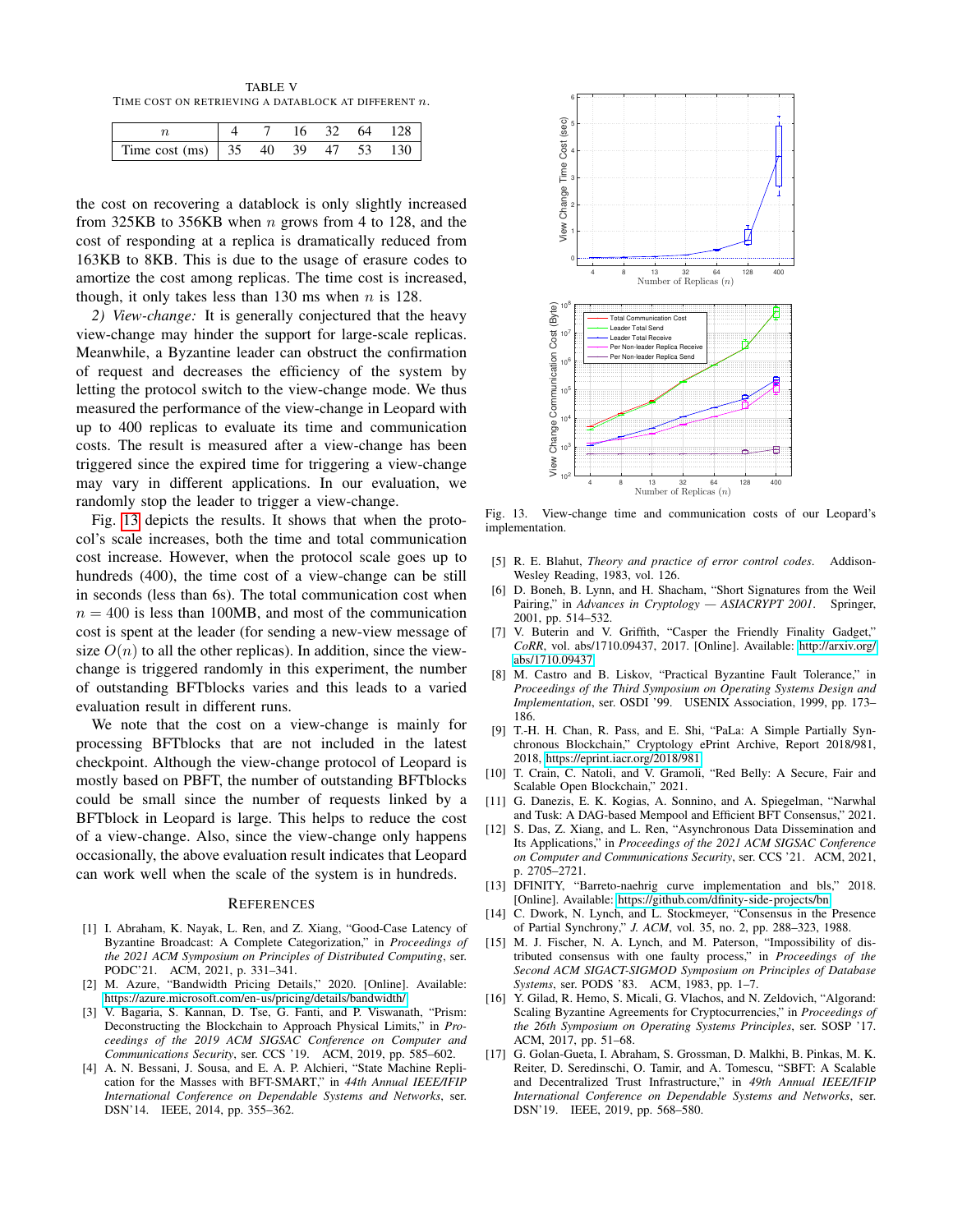- <span id="page-13-6"></span>[18] B. Guo, Z. Lu, Q. Tang, J. Xu, and Z. Zhang, "Dumbo: Faster Asynchronous BFT Protocols," in *Proceedings of the 2020 ACM SIGSAC Conference on Computer and Communications Security*, ser. CCS '20. ACM, 2020, p. 803–818.
- <span id="page-13-15"></span>[19] A. Kiayias and A. Russell, "Ouroboros-BFT: A Simple Byzantine Fault Tolerant Consensus Protocol," Cryptology ePrint Archive, Report 2018/1049, 2018, [https://eprint.iacr.org/2018/1049.](https://eprint.iacr.org/2018/1049)
- <span id="page-13-3"></span>[20] E. Kokoris-Kogias, P. Jovanovic, L. Gasser, N. Gailly, E. Syta, and B. Ford, "OmniLedger: A Secure, Scale-Out, Decentralized Ledger via Sharding," in *2018 IEEE Symposium on Security and Privacy (SP)*, 2018, pp. 583–598.
- <span id="page-13-13"></span>[21] F. Ludovici and H. P. Pfeifer, "NetEm - Network Emulator," 2011. [Online]. Available:<https://www.linux.org/docs/man8/tc-netem.html>
- <span id="page-13-4"></span>[22] J. Martin and L. Alvisi, "Fast Byzantine Consensus," in *2005 International Conference on Dependable Systems and Networks*, ser. DSN'05. IEEE, 2005, pp. 402–411.
- <span id="page-13-2"></span>[23] S. Nakamoto, "Bitcoin: A Peer-to-Peer Electronic Cash System," [https:](https://bitcoin.org/bitcoin.pdf) [//bitcoin.org/bitcoin.pdf,](https://bitcoin.org/bitcoin.pdf) 2008.
- <span id="page-13-7"></span>[24] R. Neiheiser, M. Matos, and L. Rodrigues, "Kauri: Scalable BFT Consensus with Pipelined Tree-Based Dissemination and Aggregation," in *Proceedings of the ACM SIGOPS 28th Symposium on Operating Systems Principles*, ser. SOSP '21. ACM, 2021, p. 35–48.
- <span id="page-13-0"></span>[25] M. C. Pease, R. E. Shostak, and L. Lamport, "Reaching Agreement in the Presence of Faults," *J. ACM*, vol. 27, no. 2, pp. 228–234, 1980.
- <span id="page-13-10"></span>[26] K. Post, "Reed-solomon erasure coding in go," 2021. [Online]. Available:<https://github.com/klauspost/reedsolomon>
- <span id="page-13-11"></span>[27] I. S. Reed and G. Solomon, "Polynomial Codes Over Certain Finite Fields," *Journal of The Society for Industrial and Applied Mathematics*, vol. 8, no. 2, pp. 300–304, 1960. [Online]. Available: <https://academic.microsoft.com/paper/2148575324>
- <span id="page-13-1"></span>[28] F. B. Schneider, "Implementing Fault-Tolerant Services Using the State Machine Approach: A Tutorial," *ACM Comput. Surv.*, vol. 22, no. 4, pp. 299–319, 1990.
- <span id="page-13-9"></span>[29] K. Wang, H. Zhou, H. Luo, J. Guan, Y. Qin, and H. Zhang, "Detecting and mitigating interest flooding attacks in content-centric network, *Security and Communication Networks*, vol. 7, no. 4, pp. 685–699, 2014.
- <span id="page-13-5"></span>[30] M. Yin, D. Malkhi, M. K. Reiter, G. G. Gueta, and I. Abraham, "HotStuff: BFT Consensus in the Lens of Blockchain," 2019. [Online]. Available:<https://arxiv.org/abs/1803.05069v6>
- <span id="page-13-12"></span>[31] T. Yin, "libhotstuff," [https://github.com/hot-stuff/libhotstuff,](https://github.com/hot-stuff/libhotstuff) 2019.

#### <span id="page-13-8"></span>APPENDIX A

# GARBAGE COLLECTION AND VIEW-CHANGE

#### *A. Garbage collection*

To reduce the storage overhead of replicas, a.k.a., the garbage collection, it would be better if we could remove all executed requests from the buffer. We periodically (every  $k/2$ , where k is the maximal number of parallel-executed BFTblocks in Algorithm [2\)](#page-6-0) invoke a checkpoint protocol on the latest executed BFTblock, denoted as  $B$ . The generation of a valid checkpoint is a one-round voting process. After that, the requests linked by every BFTblock with the serial number lower than B's can be removed from the buffer. Meanwhile, it advances the lower watermark  $lw$  in Algorithm [2](#page-6-0) to the serial number of B. The checkpoint protocol is presented in Algorithm [4.](#page-13-14)

Like in Algorithm [2,](#page-6-0) we use the threshold signature to reduce the overall communication cost. For every replica, once an executed BFTblock has a serial number that is multiple of  $k/2$ , the replica generates a checkpoint message and sends it to the leader. The leader collects  $2f+1$  checkpoint messages to form a proof for the checkpoint, and multicasts it to others. Each replica will update the latest confirmed checkpoint message and remove all executed requests linked by BFTblocks with a lower serial number than sn from its

# <span id="page-13-14"></span>Algorithm 4 Making a checkpoint

- 1: (for replica  $i, i \in [n]$ )<br>2. let sn be the serial
- let  $sn$  be the serial number of the latest executed BFTblock and st be the related execution state
- 3: if  $(sn \mod k/2 = 0)$  then  $\triangleright$  produce a checkpoint
- 4:  $cp \leftarrow \langle \text{checkpoint}, sn, H(st) \rangle$
- 5:  $\hat{\sigma}_i \leftarrow \textsf{TSig}(tsk_i, cp)$
- 6: send  $(cp, \hat{\sigma}_i)$  to  $L_v$
- 7: (for leader  $L_v$ )
- 8: wait for  $2f + 1$  valid checkpoint messages
- 9:  $\hat{\sigma} \leftarrow \textsf{TSR}(\{\hat{\sigma}_j\}_{i=1}^{2f+1})$  $\triangleright$  create a proof for cp
- 10: multicast  $(ep, \hat{\sigma})$  to all replicas
- 11: (for replica  $i, i \in [n]$ )
- 12: if  $TVrf(tpk, \hat{\sigma}, cp) \rightarrow 1$  then
- 13: update the maintained latest checkpoint message lc to  $(cp, \hat{\sigma})$
- 14:  $lw \leftarrow sn$  .  $\triangleright$  advance the lower water mark lw

buffer. The lower watermark will also be advanced to  $sn$ , indicating no BFTblock with a lower serial number will be received later.

# *B. View-change*

The view-change mechanism aims to replace Byzantine leaders and reboot the normal-case mode at a new leader. The protocol contains three steps: Trigger a view-change, rotate the leader, and synchronize the state. View-change trigger decides when to invoke the view-change protocol; Leader rotation appoints a new leader; State synchronization synchronizes the state of the current view among replicas to avoid any safetyviolation.

We adopt a simple round-robin policy as in [\[9\]](#page-12-18), [\[17\]](#page-12-4), [\[19\]](#page-13-15) for the leader election, where the  $(v \mod n)$ -th replica be the eligible leader of view  $v$ . The view-change trigger and state synchronization steps in Leopard are similar to PBFT [\[8\]](#page-12-1), which we show in the below:

*- View-change trigger:* A view-change is triggered by a time-out request. Once the client finds out a request that has not received an acknowledgement for a long period of time, the client selects replicas following the protocol in Algorithm ??. It re-sends this request, together with a special tag indicating it is a time-out request, to the selected replicas, which are then disseminated to other replica through datablocks. Each replica sets a time on receiving a time-out request. The replica  $i$  triggers a view change either  $(1)$  a timer expires and no acknowledgment of the request have been sent, and in this case, i multicasts a timeout message  $\langle$ timeout, v $\rangle$ , together with  $i$ 's signature on it, to all replicas, or  $(2)$  *i* receives a proof that the leader is faulty either via a publicly verifiable contradiction or when received  $f + 1$  timeout messages from other replicas. The replica then stops executing the protocols for agreeing BFTblocks (Algorithm [2\)](#page-6-0) and making checkpoints (Algorithm [4\)](#page-13-14). As in PBFT, it requires that the timer for triggering a viewchange should be set appropriately. This is to avoid switching to a new view too frequently considering a message delivery delay exists even if the network is synchronous.

*- State synchronization:* During a view-change, each replica i collects every notarized or confirmed BFTblock whose serial